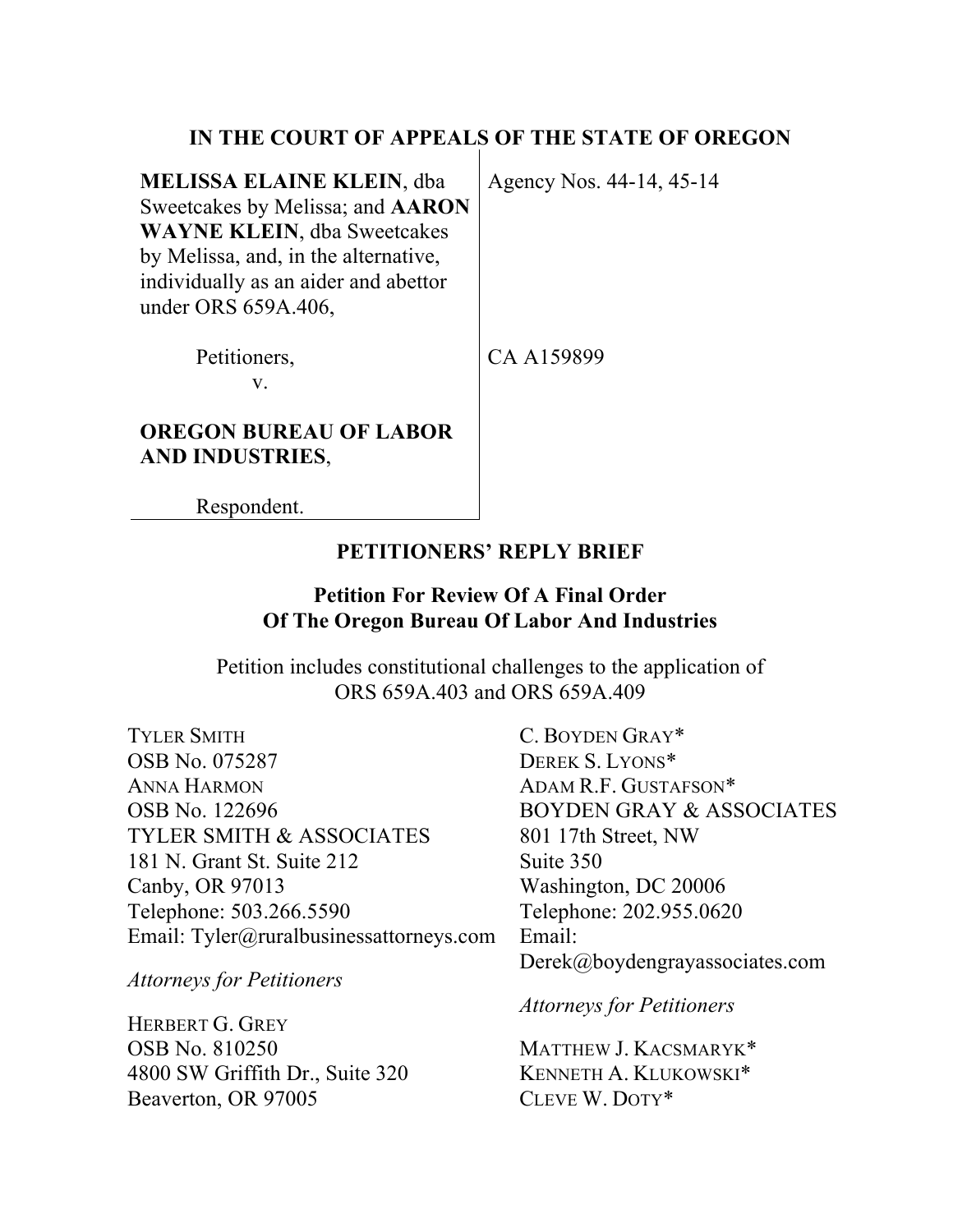Telephone: 503.641.4908 Email: Herb@greylaw.org

*Attorney for Petitioners*

FIRST LIBERTY INSTITUTE 2001 West Plano Pkwy, Suite 1600 Plano, TX 75075 Telephone: 972.941.4444 Email: Cdoty@firstliberty.org

*Attorneys for Petitioners*

\*Admitted *pro hac vice*

Leigh A. Salmon Carson Whitehead Office of the Attorney General 1162 Court Street NE Salem, Oregon 97301-4096 Email: leigh.a.salmon@doj.state.or.us

*Attorneys for Respondent*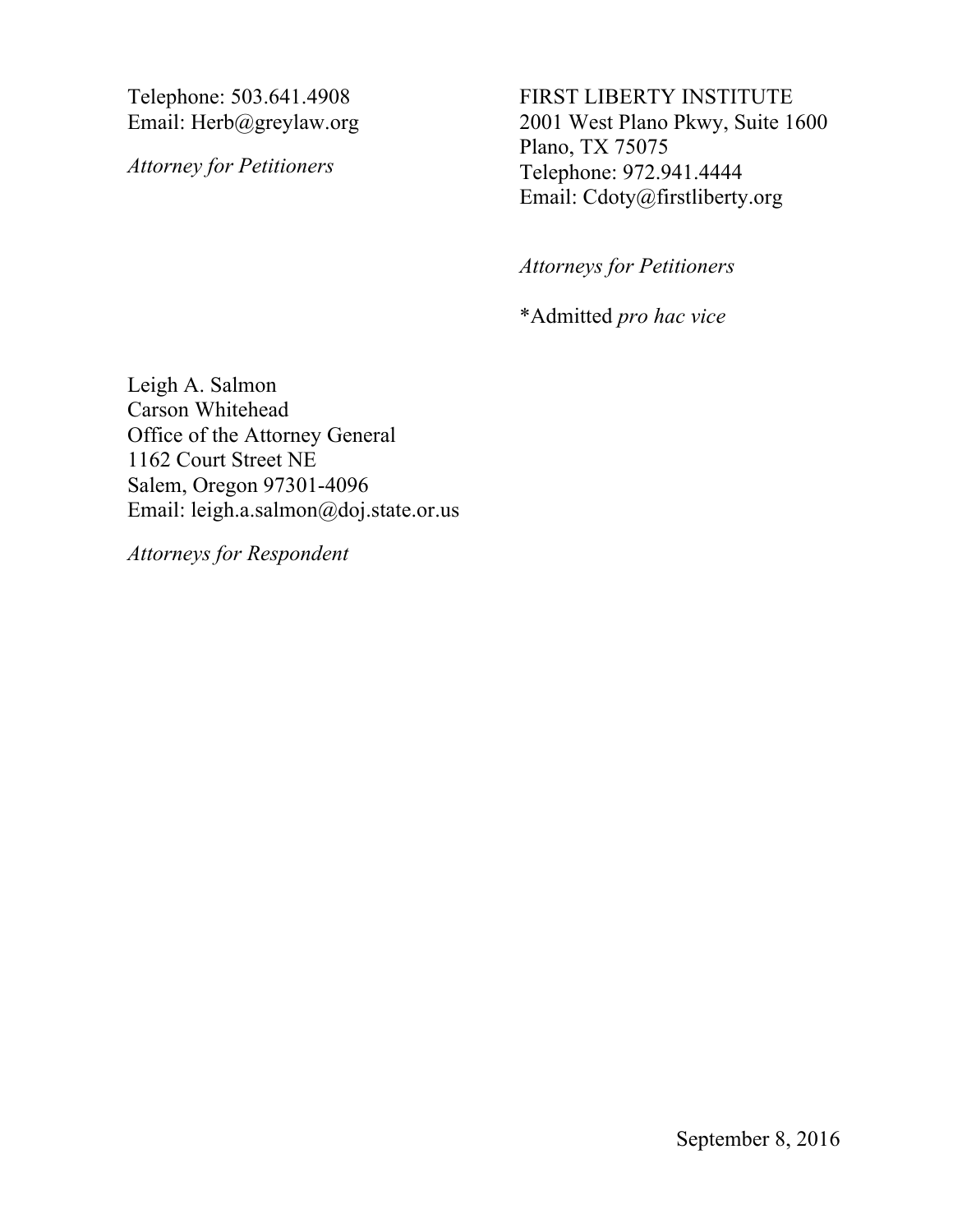# **INDEX**

| I.          |                |                                                              |  |
|-------------|----------------|--------------------------------------------------------------|--|
| II.         |                | REPLY TO QUESTIONS PRESENTED ON APPEAL  4                    |  |
| Ш.          |                |                                                              |  |
|             |                | FIRST ASSIGNMENT OF ERROR: BOLI ERRED IN APPLYING ORS        |  |
| $I_{\cdot}$ |                |                                                              |  |
| II.         |                |                                                              |  |
|             | $\mathbf{A}$ . | Courts Review Fact Findings In Speech Clause Cases De Novo 8 |  |
|             | <b>B</b> .     |                                                              |  |
|             | $C$ .          | The Final Order Unconstitutionally Compels Speakers To       |  |
|             | D.             | The Final Order Unconstitutionally Compels Material          |  |
|             | Ε.             | The Final Order Unconstitutionally Interferes With An        |  |
|             | F.             | The Final Order Unconstitutionally Compels Expressive        |  |
| Ш.          |                |                                                              |  |
| IV.         |                |                                                              |  |
|             | A.             | Strict Scrutiny Applies Under The Hybrid Rights Doctrine 19  |  |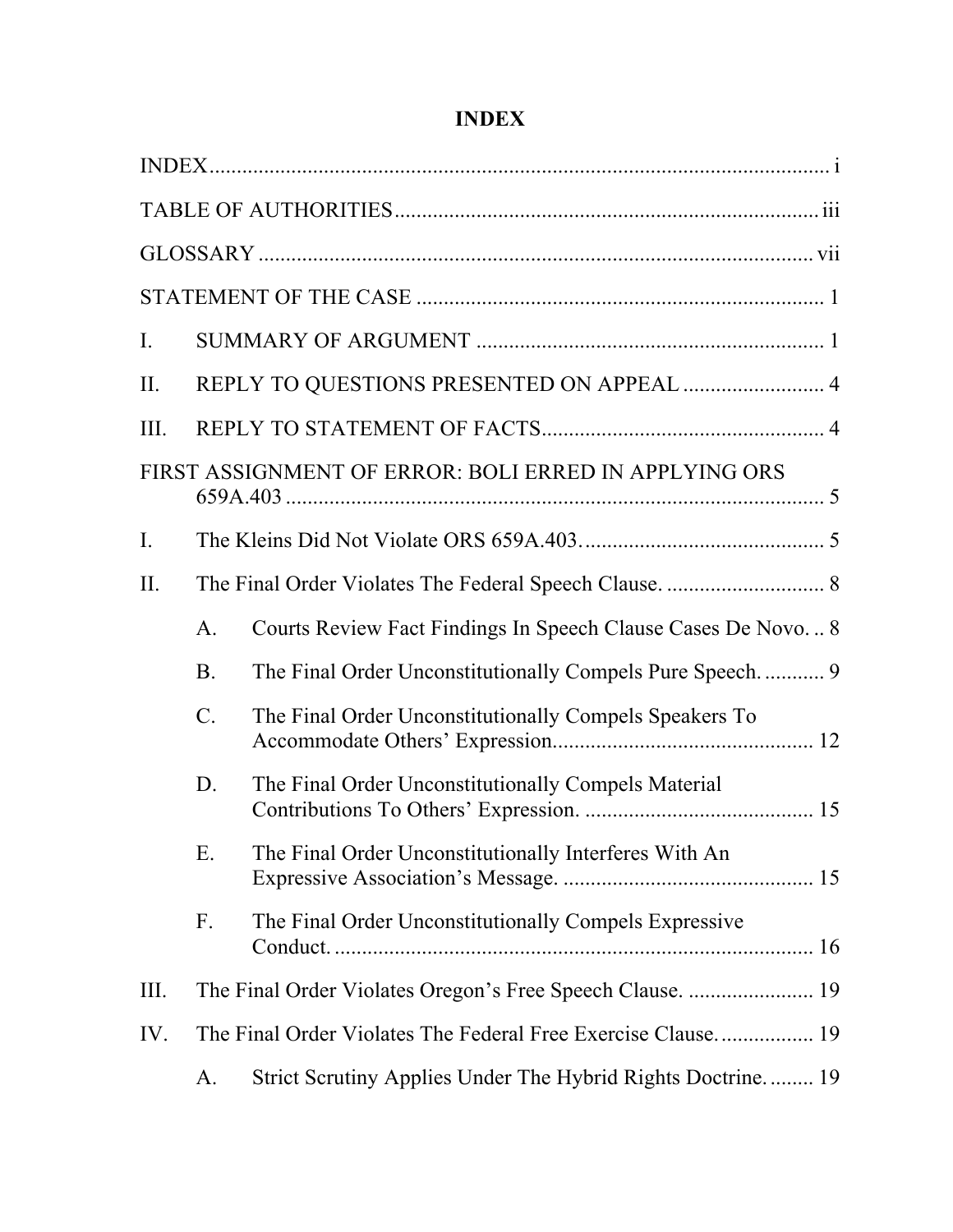### **INDEX (continued)**

|             | B. |                                                                                                                                    |    |
|-------------|----|------------------------------------------------------------------------------------------------------------------------------------|----|
| $V_{\cdot}$ |    | Exempting The Kleins From BOLI's Overbroad Interpretation Of ORS<br>659A.403 Promotes The Values Of Oregon's Religion Clauses.  21 |    |
|             |    | SECOND ASSIGNMENT OF ERROR: BOLI VIOLATED THE KLEINS'                                                                              |    |
|             |    | THIRD ASSIGNMENT OF ERROR: NEITHER SUBSTANTIAL<br>EVIDENCE NOR REASON SUPPORTS BOLI'S DAMAGES                                      |    |
|             |    | FOURTH ASSIGNMENT OF ERROR: BOLI ERRED IN APPLYING ORS                                                                             | 26 |
|             |    |                                                                                                                                    | 28 |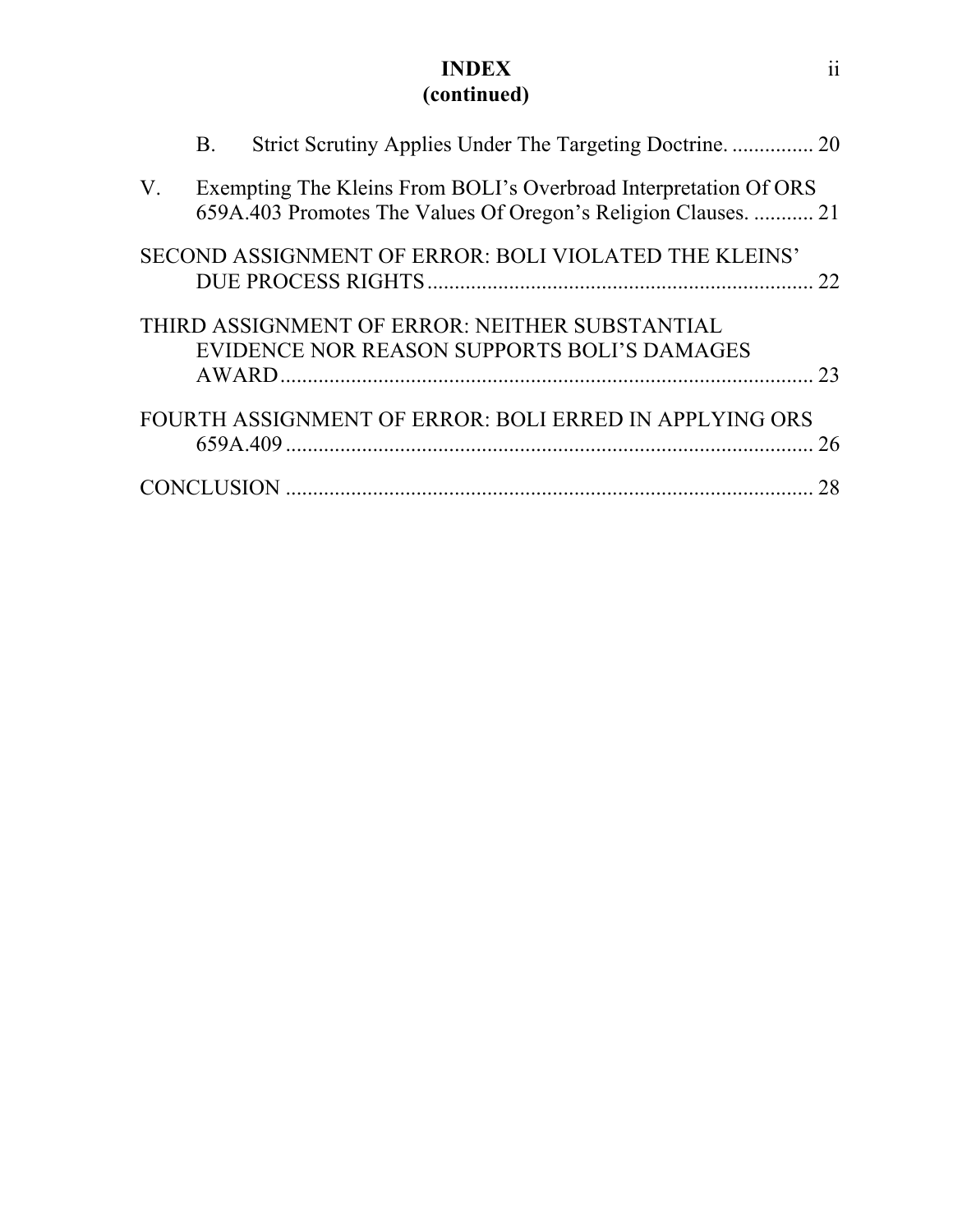# **TABLE OF AUTHORITIES**

# **CASES**

| Anderson v City of Hermosa Beach,                                                      |  |
|----------------------------------------------------------------------------------------|--|
| Axson-Flynn v Johnson,                                                                 |  |
| Bery v NYC,                                                                            |  |
| Boy Scouts of Am v Dale,                                                               |  |
| Bray v Alexandria Women's Health Clinic,                                               |  |
| Church at 295 S 18th Street v Employment Dep't,                                        |  |
| Church of Lukumi Babalu Aye v City of Hialeah,                                         |  |
| City of Boerne v Flores,                                                               |  |
| City of Roseburg v Roseburg City Firefighters,                                         |  |
| Corp of Presiding Bishop of the Church of Jesus Christ of Latter-Day<br>Saints v Amos, |  |
| Cressman v Thompson,                                                                   |  |
| Employment Div v Smith,                                                                |  |
| Halperin v Pitts,                                                                      |  |
|                                                                                        |  |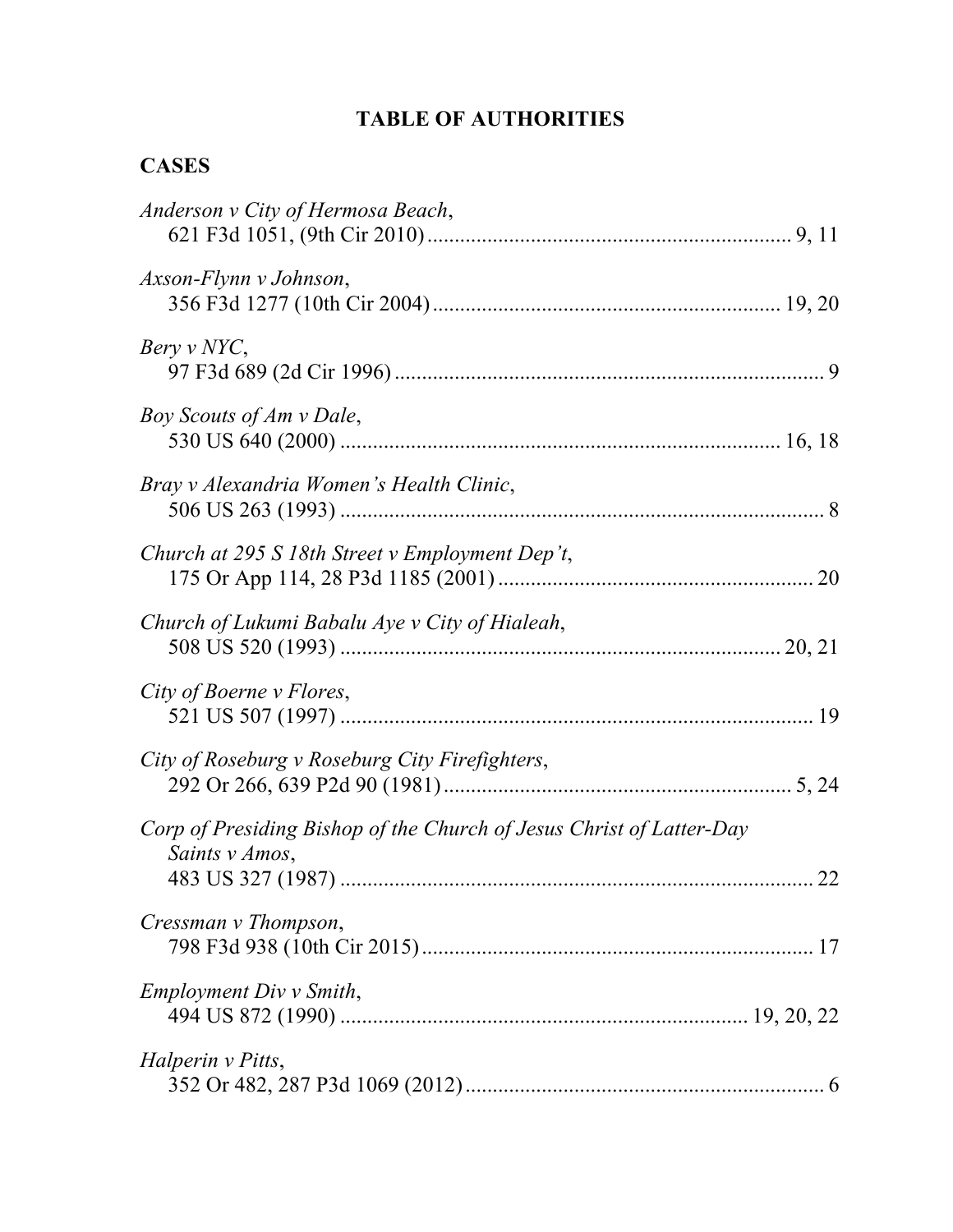# **TABLE OF AUTHORITIES (continued)**

| Holloman v Harland,                                   |  |
|-------------------------------------------------------|--|
| Hurley v Irish-Am Gay, Lesbian & Bisexual Grp of Bos, |  |
| Kaahumanu v Hawaii,                                   |  |
| King v Greyhound Lines, Inc,                          |  |
| Lawrence v Texas,                                     |  |
| Mastrovincenzo v NYC,                                 |  |
| Michelet v Morgan,                                    |  |
| Nev Comm'n of Ethics v Carrigan,                      |  |
| Norden v State,                                       |  |
| Obergefell v Hodges,                                  |  |
| Pac Gas & Elec Co v PUC of Cal,                       |  |
| Piazza v Kellim,                                      |  |
| Riley v Nat'l Fed'n of the Blind,                     |  |
| Roberts v United States Jaycees,                      |  |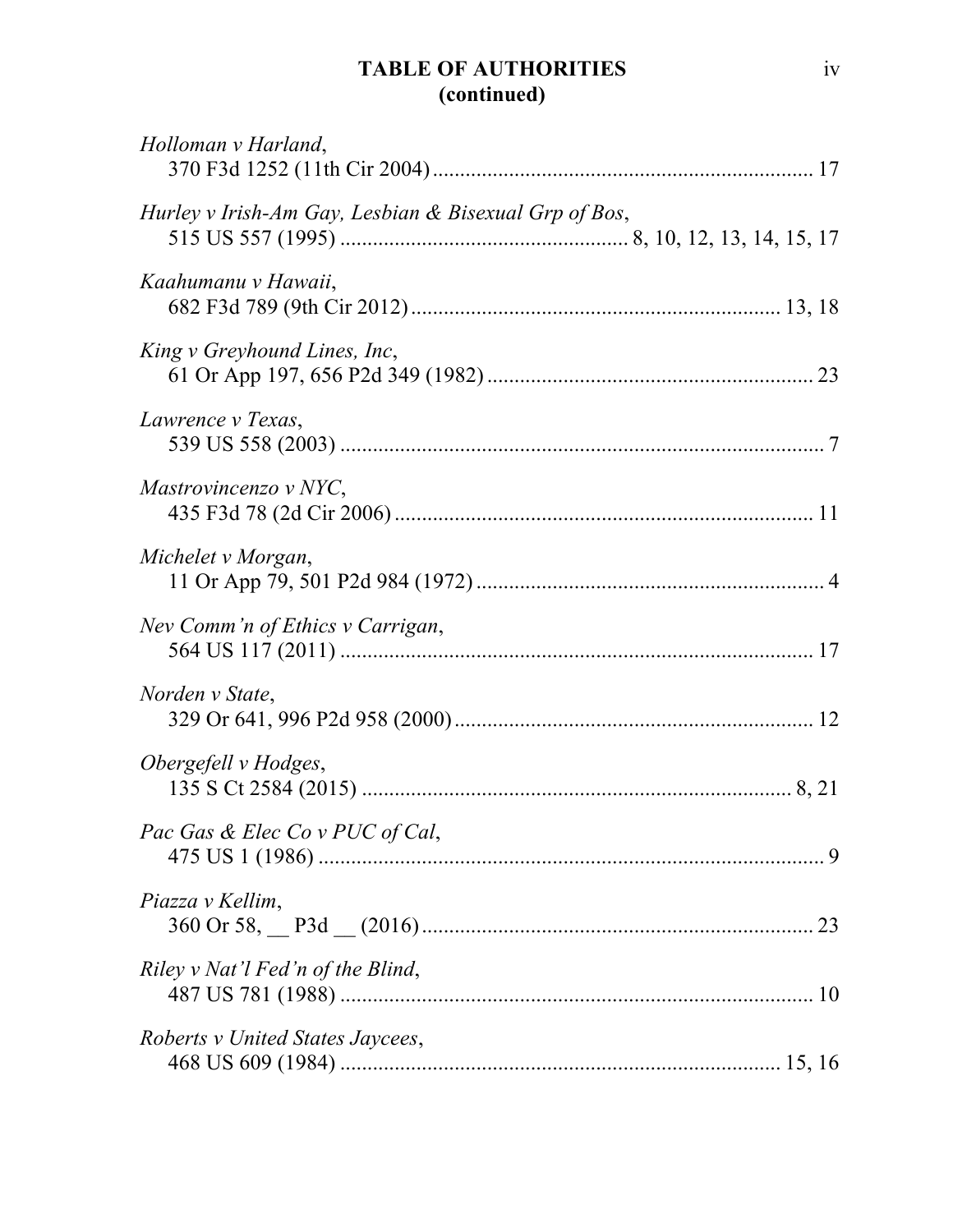# **TABLE OF AUTHORITIES (continued)**

| Rodriguez de Quijas v Shearson/Am Express, Inc,       |  |
|-------------------------------------------------------|--|
| Rumsfeld v Forum for Academic & Institutional Rights, |  |
| Samuel v Bd of Chiropractic Exam'rs,                  |  |
| State v Henry,                                        |  |
| State v Hickman,                                      |  |
| Tenafly Eruv Ass'n v Borough of Tenafly,              |  |
| Texas v Johnson,                                      |  |
| Thomas v Anchorage Equal Rights Comm'n,               |  |
| Thornhill v Alabama,                                  |  |
| United States v Playboy Entm't Grp,                   |  |
| United States v United Foods,                         |  |
| United States v Williams,                             |  |
| Walker v City of Birmingham,                          |  |
| White v City of Sparks,                               |  |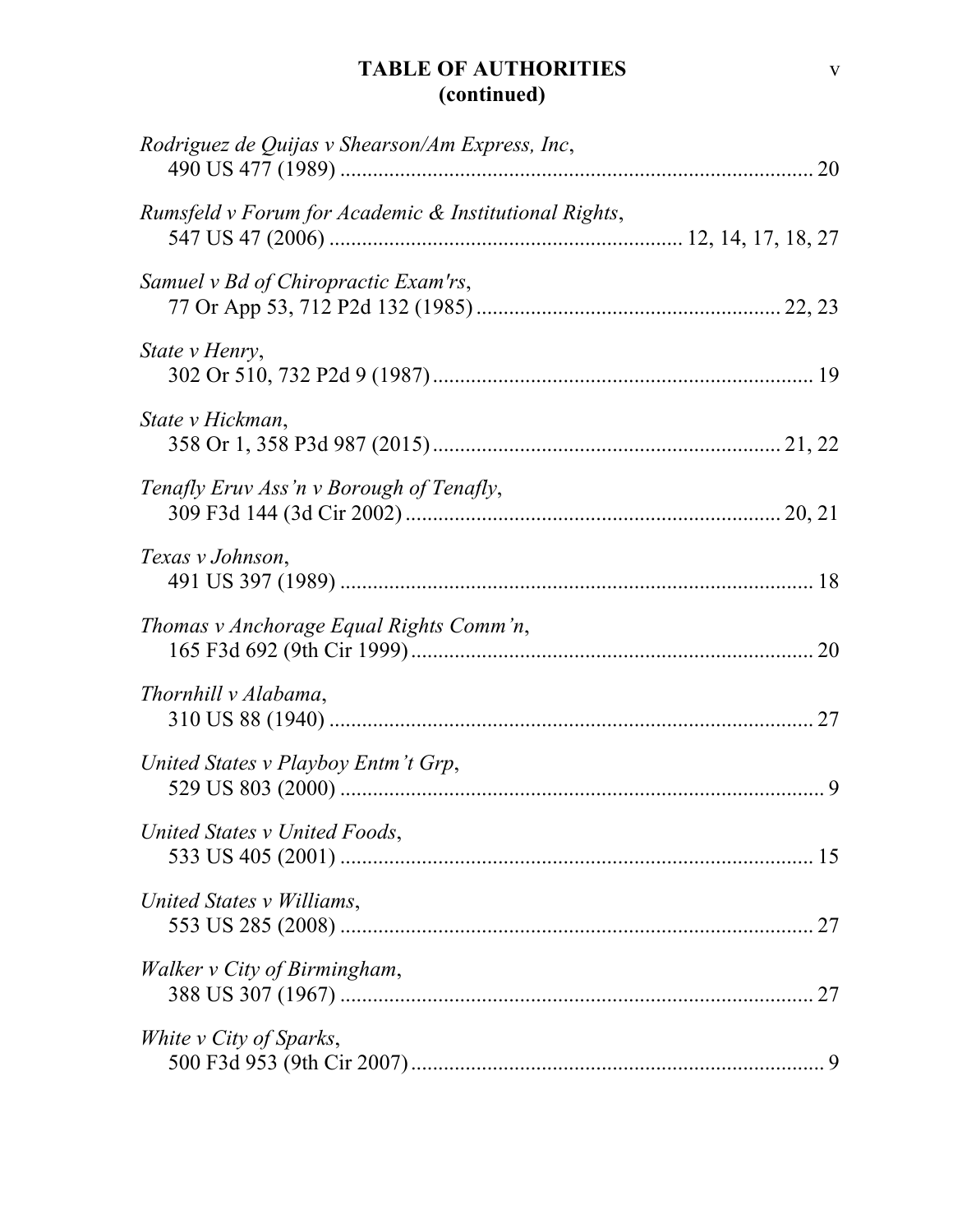# **TABLE OF AUTHORITIES** (continued)

| Williams v Pennsylvania,                    |  |
|---------------------------------------------|--|
| <b>STATUTES</b>                             |  |
|                                             |  |
|                                             |  |
|                                             |  |
|                                             |  |
|                                             |  |
| <b>ADMINISTRATIVE DECISIONS</b>             |  |
| In re Blachana,                             |  |
| <b>OTHER AUTHORITIES</b>                    |  |
| Buddy Valastro, Secrets from the Cake Boss, |  |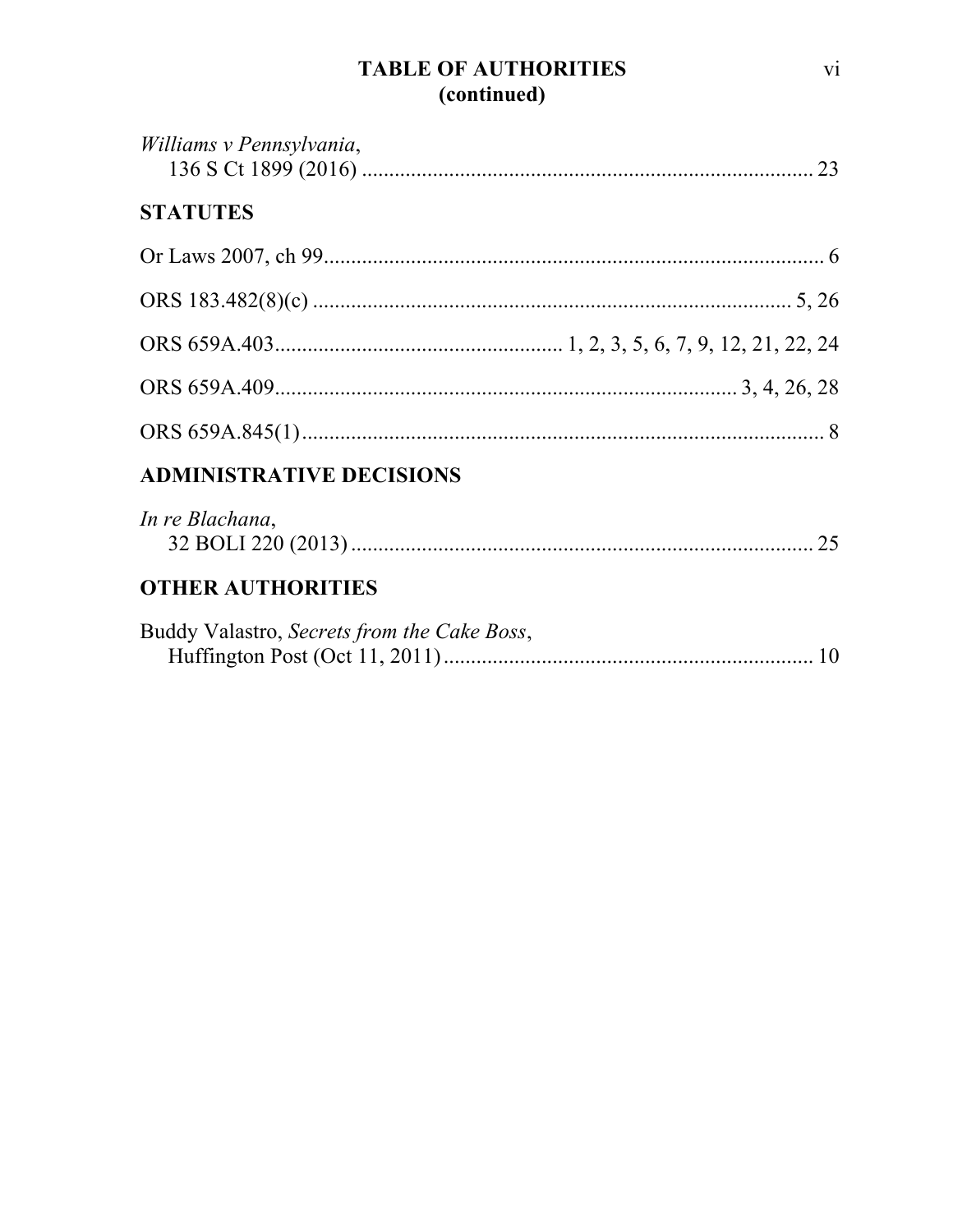# **GLOSSARY**

| AB                 | Answering Brief of Oregon Bureau of Labor<br>& Industries                     |
|--------------------|-------------------------------------------------------------------------------|
| AU                 | Amicus Curiae Americans United for<br>Separation of Church and State          |
| <b>AUB</b>         | Brief of Amicus Curiae Americans United for<br>Separation of Church and State |
| <b>BOLI</b>        | Oregon Bureau of Labor & Industries                                           |
| Complainants       | Rachel Cryer ("Cryer") & Laurel Bowman<br>("Bowman")                          |
| ER                 | Excerpt of Record (filed with Opening Brief)                                  |
| Kleins             | Melissa Klein and Aaron Klein                                                 |
| McPherson          | Cheryl McPherson, Cryer's mother                                              |
| <b>OB</b>          | <b>Opening Brief</b>                                                          |
| Op                 | Final Order of Oregon Bureau of Labor &<br>Industries (order under review)    |
| <b>Sweet Cakes</b> | Sweetcakes by Melissa                                                         |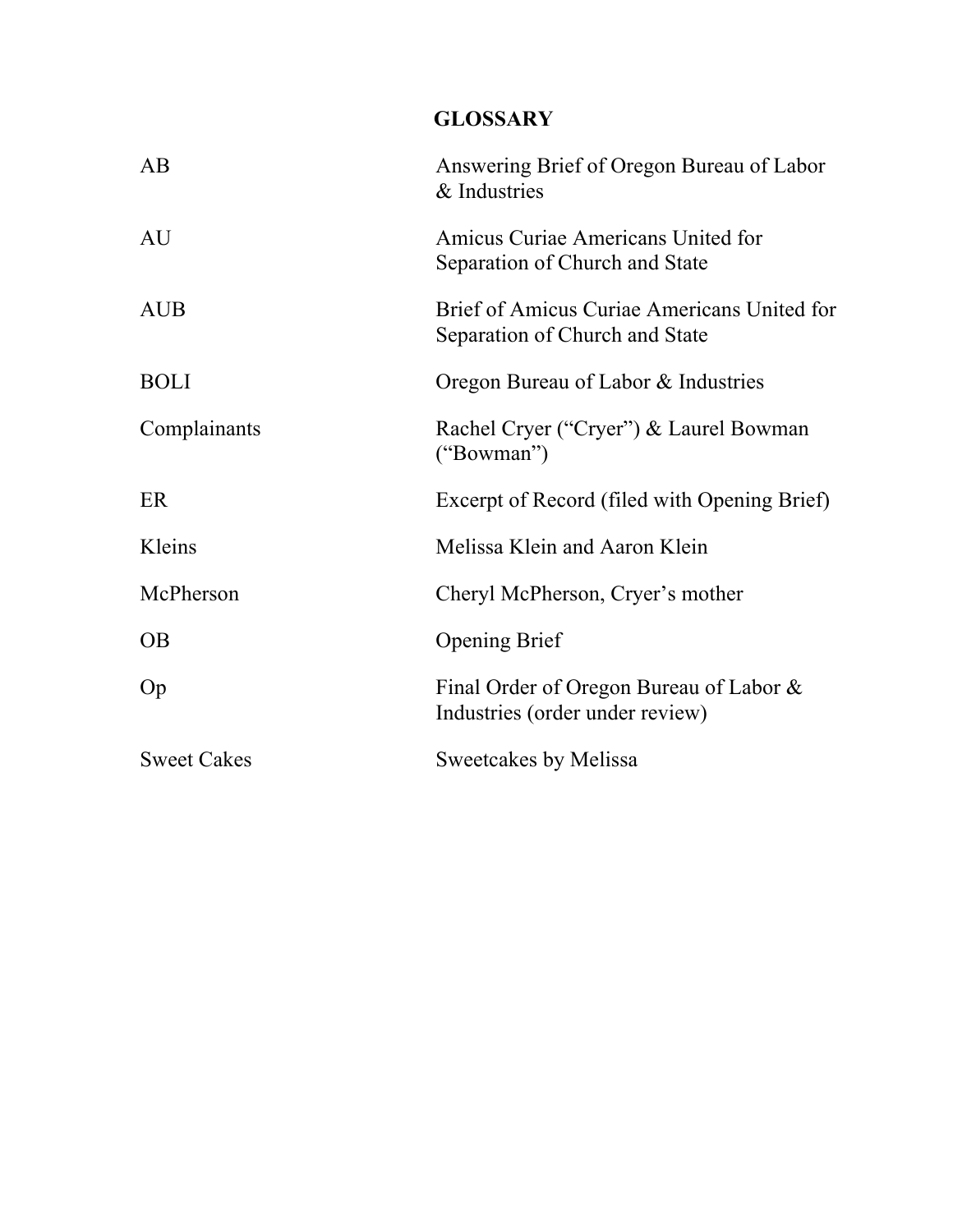#### **STATEMENT OF THE CASE**

#### **I. SUMMARY OF ARGUMENT**

This case is, first and foremost, about whether Oregon has commandeered individuals' liberty to compel them—upon pain of crippling financial penalties—to facilitate the multitude of events in which "persons" protected by ORS 659A.403 might participate. Such events might be weddings, as here, or religious rituals, sex-segregated club initiations, or abortions. So the Court must determine: Has Oregon, for example, compelled Catholics to sculpt totems for Wiccan rituals? Feminists to photograph fraternity initiations? Prolife filmmakers to video abortions? It has not, and that ends the case.

In addition to being correct, limiting ORS 659A.403's application to its text—"persons," not events—eliminates any need to resolve multiple constitutional questions that otherwise arise. What is art, and can the state compel its creation or affiliation with others' expression? Can the state coerce people to contribute their time, talent, and resources to others' expression? Can the state compel an expressive group to associate with others' discordant messages? What is "expressive conduct" and can the state compel it? What are hybrid rights? When is a law's application over religious, but not secular, objections unlawful targeting of religious practice?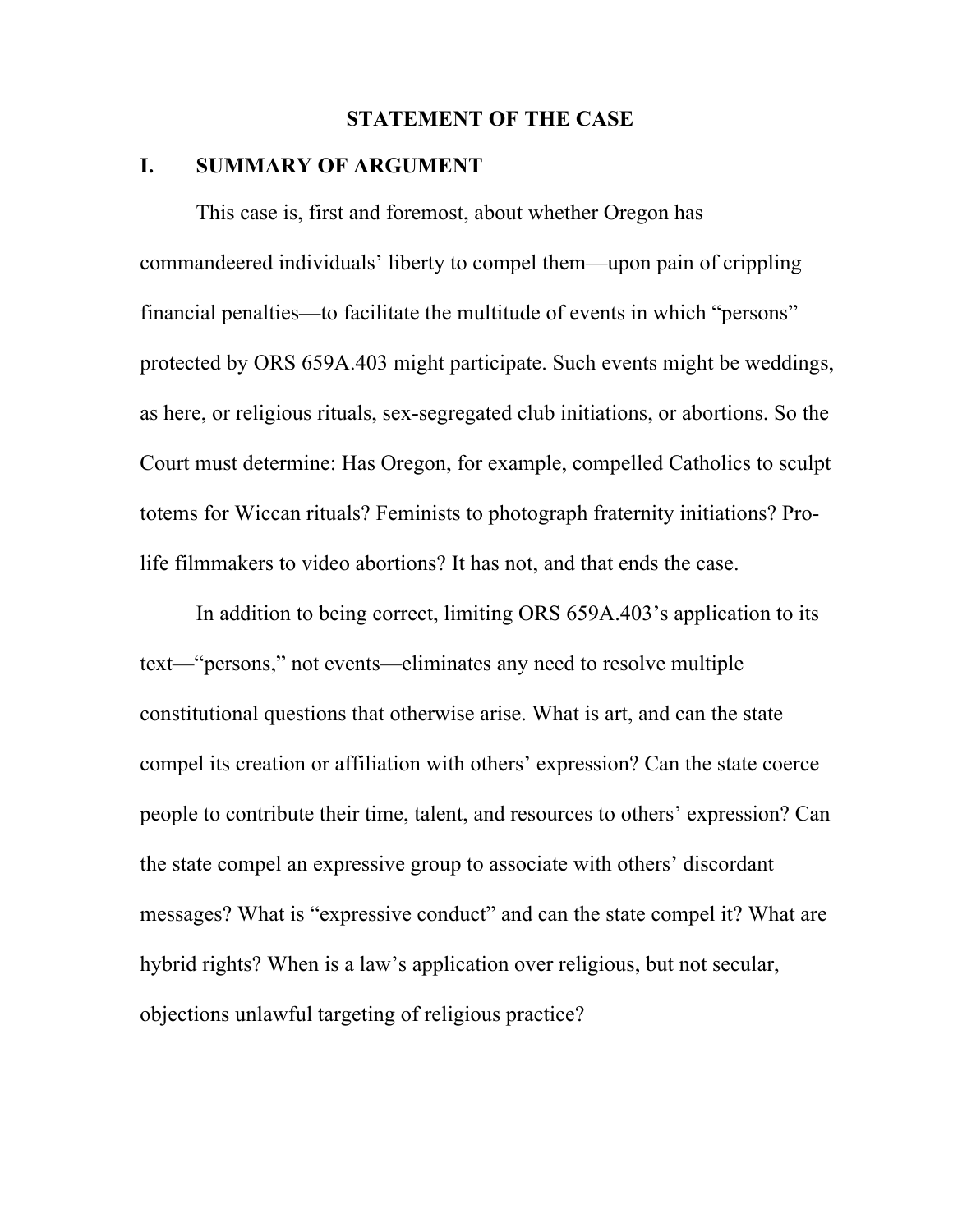BOLI gives the wrong answers to each question. Its errors are readily traceable to an insistence on applying ORS 659A.403 beyond its terms, distortions of the record, and repeated misapplications of precedents.

BOLI's statutory interpretation finds no support in any authoritative legal source: text, context, legislative history, or precedent. Persons are not events. And Oregon's legislature did not contemplate, let alone intend, the far-reaching, sometimes unconstitutional, consequences of concluding otherwise.

BOLI's constitutional interpretation fares no better.

The constitutions' Speech Clauses generally prohibit compulsion of pure speech. Because art is pure speech, BOLI tries to argue custom-designed wedding cakes are not art. Precedent says otherwise. So BOLI speculates that Complainants may have wanted nothing more than an off-the-shelf "sheet cake." AB 22. The record says otherwise: The Kleins created custom-designed wedding cakes (art). That is what Complainants wanted. That is what BOLI punished the Kleins for not creating. That is unconstitutional.

BOLI's other pure speech-related arguments also miss the mark. The Supreme Court has foreclosed its argument that it can compel speakers to accommodate others' expression so long as the risk of misattribution is low. Compelled physical contributions to expression are at least as constitutionally off-limits as their financial counterparts. And small, for-profit businesses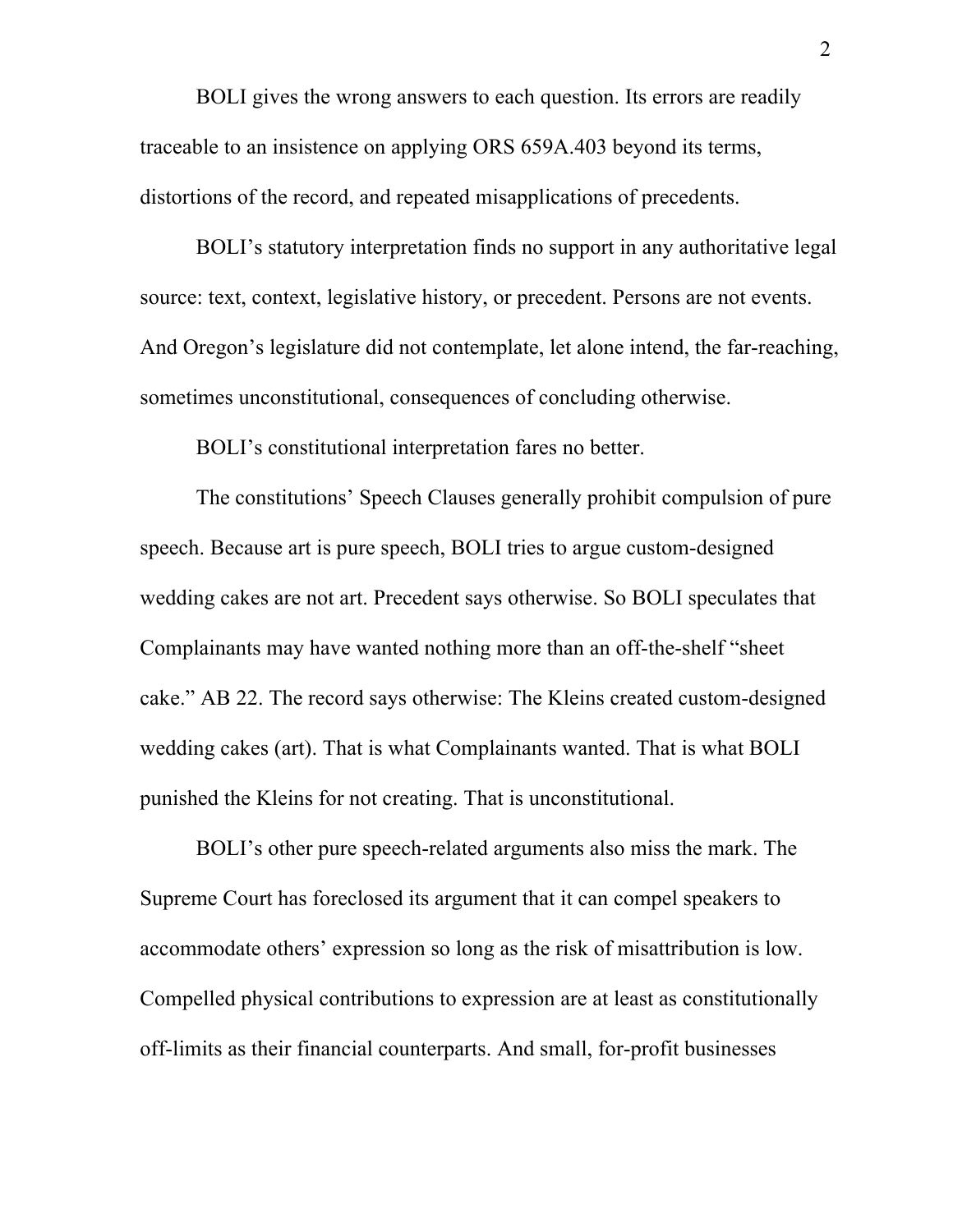possess broad expressive associational rights that protect them from compelled association with incongruent expression.

The constitutions' Speech Clauses also generally prohibit compulsion of expressive conduct. BOLI says it can compel people to create wedding cakes because they do not convey particularized messages to reasonable observers. That is contrary to precedent, the record, and common sense. Wedding cakes' inherent purpose—as BOLI's own expert witness testified—is expression.

BOLI's Final Order also runs afoul of the constitutions' Religion Clauses. The federal Constitution generally prohibits interference with hybrid rights, *e.g.*, Free Exercise rights asserted in conjunction with "colorable" claims based on other constitutional provisions. BOLI says such rights do not exist. The Supreme Court disagrees. In addition, the constitutions prohibit targeting religious exercise for disfavored treatment. BOLI says it has not done this. But BOLI has applied its interpretation of ORS 659A.403 to compel facilitation of events notwithstanding *religious* objections, while failing to commit to compelling such facilitation notwithstanding *secular* objections. BOLI's refusal to grant the Kleins an individualized exemption from ORS 659A.403, as permitted by Oregon's Constitution, only highlights its impermissible targeting.

BOLI also fails to rehabilitate the Final Order's three additional defects: its violation of Due Process, its unsupported damages award, and its erroneous ORS 659A.409 liability conclusion.

3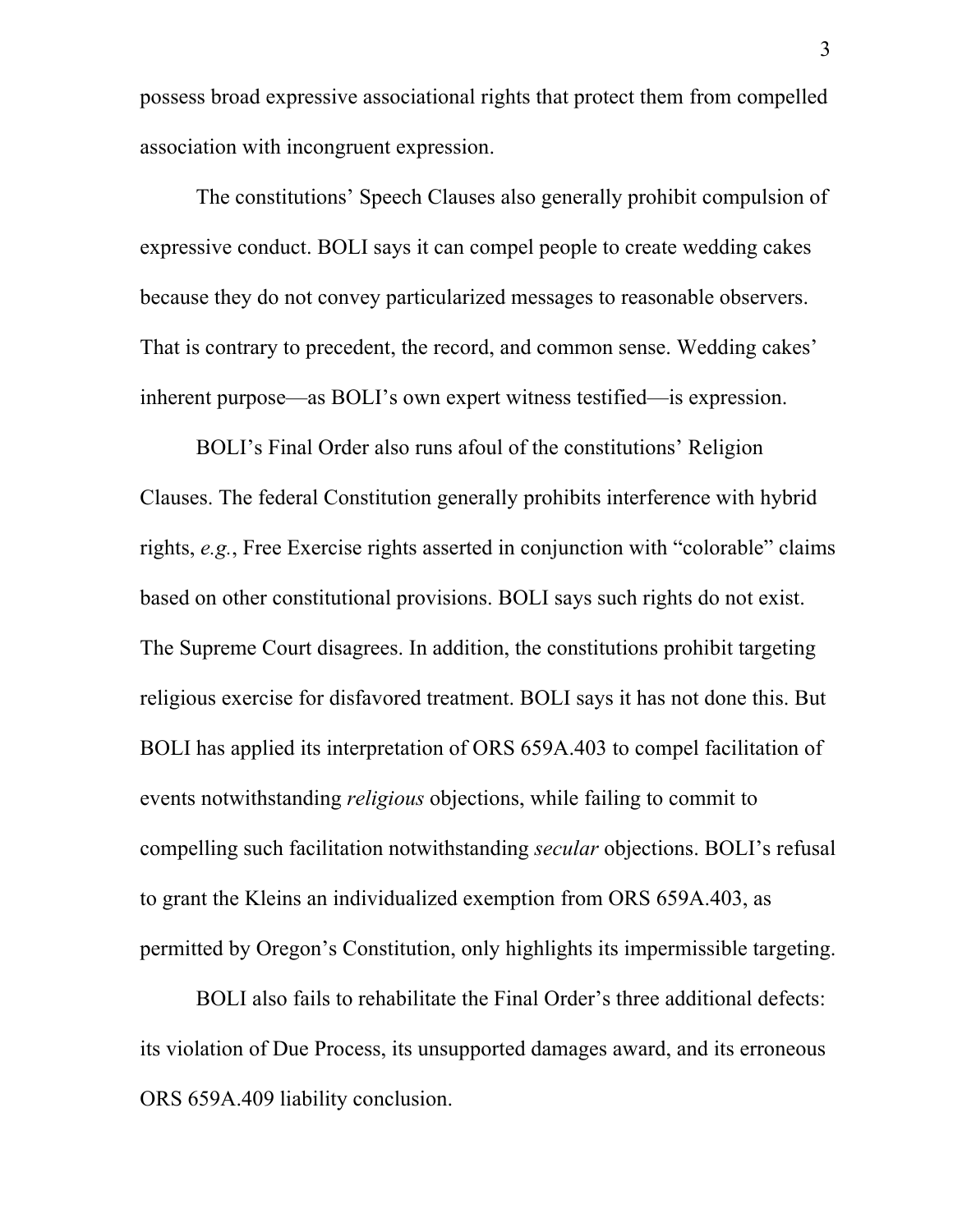On Due Process, BOLI misapplies precedent and abstracts from context, ignoring that the Commissioner impermissibly made statements about *this specific case* that *prejudged* the Kleins' liability.

On damages, BOLI manipulates the standard of review to distract from its failure to account for mitigating evidence, inconsistent legal determinations, and a reliance on materially distinguishable cases for guidance.

Finally, on ORS 659A.409, BOLI contends that statements admittedly made "in the context of discussing the past," AB 62, conveyed a future intent to discriminate. BOLI thus stretches the statute beyond the breaking point. And BOLI has no material response to the injunction's constitutional defects, premised, as it is, upon constitutionally protected speech.

The Final Order must be vacated.

## **II. REPLY TO QUESTIONS PRESENTED ON APPEAL**

BOLI "rejects" the Kleins' "questions presented," but identifies no basis for doing so. AB 1. The Kleins correctly stated the questions presented. OB 2-4.

#### **III. REPLY TO STATEMENT OF FACTS**

BOLI says the Kleins' statement of facts was "argumentative" and "inconsistent with" its "factual findings." AB 1. Yet BOLI fails to identify any argumentative or inconsistent statements. And BOLI cannot complain about the Kleins' recitation of *undisputed* record evidence. *Michelet v Morgan*, 11 Or App 79, 501 P2d 984 (1972).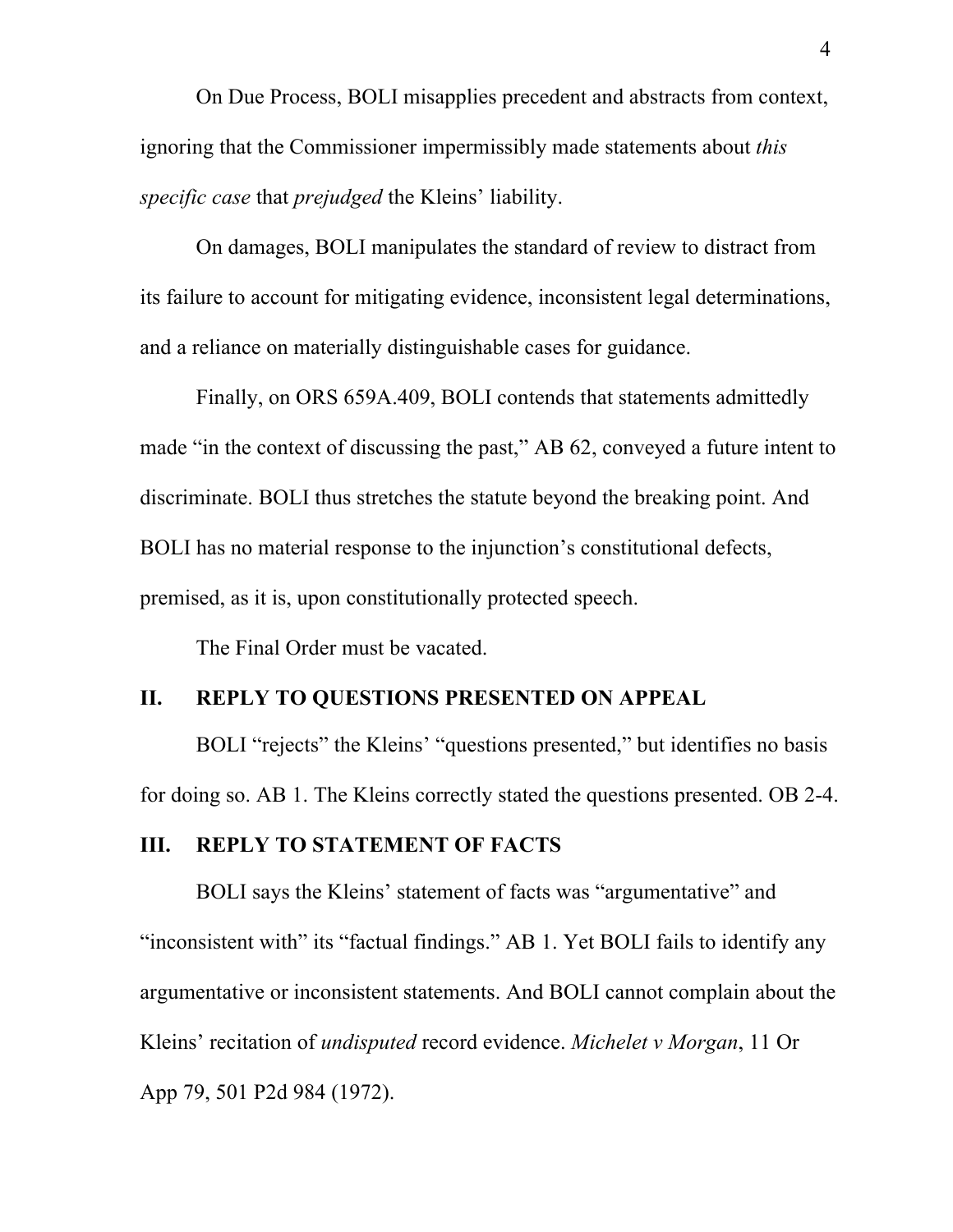BOLI also asserts that the Kleins relied "on information" not "made a part of the record." AB 1 (citing OB 14). Any extra-record material merely corroborates record evidence; no argument depends upon it.

BOLI contends (or implies) its factual findings are binding. AB 5, 9-10, 18, 59-60. That ignores that review of the Kleins' assignments of error is for both substantial evidence and reason. OB 2-4, 22-23, 56, 60, 66; *City of Roseburg v Roseburg City Firefighters*, 292 Or 266, 271-72, 639 P2d 90 (1981); ORS 183.482(8)(c).

### **FIRST ASSIGNMENT OF ERROR: BOLI ERRED IN APPLYING ORS 659A.403**

#### **I. The Kleins Did Not Violate ORS 659A.403.**

BOLI converts ORS 659A.403's antidiscrimination protections into compulsions to facilitate events without textual warrant, and in spite of unconstitutional consequences.

BOLI misidentifies the question presented. The record is clear that Sweet Cakes sold custom-designed wedding cakes, to gay and straight customers alike, *for use in opposite-sex weddings.* Op 70 (Sweet Cakes sold a wedding cake to Cryer for mother's wedding); ER.275, 368, 376. Thus, the question is not, as BOLI contends, whether ORS 659A.403 compels a business to offer that service to both same- and opposite-sex couples. AB 12, 17. It is whether the law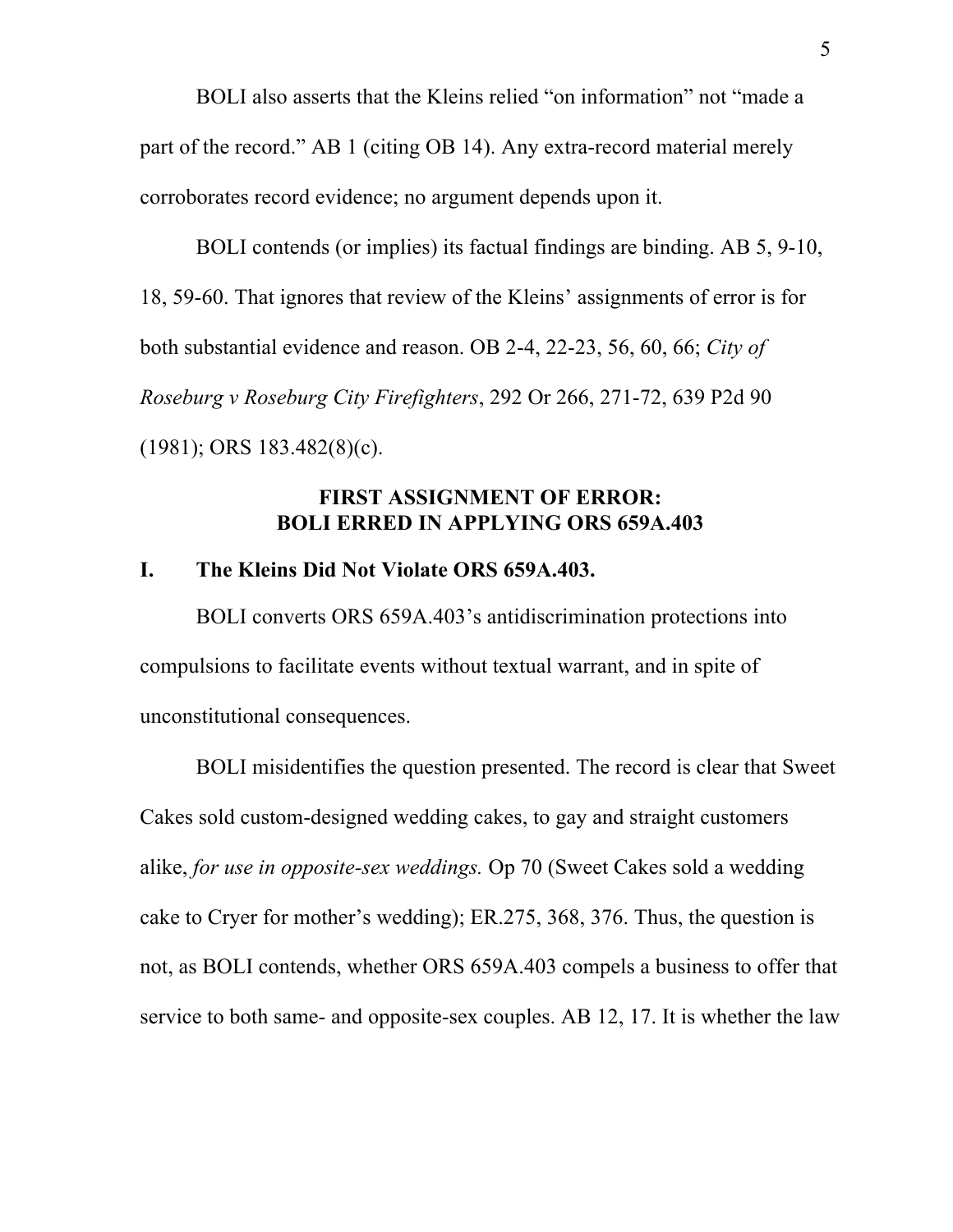compels that business to offer a *new service*: wedding cakes *for use in same-sex weddings*. That question answers itself: No.

ORS 659A.403's text supports that answer. The statute protects "persons"—dictating *with whom* businesses must deal. But its text, context, and history are silent as to conduct—allowing private resolution of questions about how customers use businesses' products.

BOLI seeks to span the divide between unregulated conduct and protected persons through the expedient of equation. It thus contends that not facilitating same-sex weddings *is* not serving gay "persons" because the former are "engaged in exclusively or predominantly" by the latter. AB 14. Applied consistently, this formula would compel facilitation of all activities "engaged in exclusively or predominantly" by "persons" protected by ORS 659A.403—of which there are many. OB 6-7, 27-28. And BOLI cannot identify text, context, or history indicating that Oregon's legislature contemplated such outcomes. *See Halperin v Pitts*, 352 Or 482, 495, 287 P3d 1069 (2012) (remedial statutes must be applied consistent with their text).

BOLI says the Oregon Family Fairness Act ("OFFA"), which extended state marriage "rights, benefits, and responsibilities" to same-sex couples, informs ORS 659A.403's meaning. AB 13 (citing Or Laws 2007, ch 99). But BOLI does not contend the OFFA extended to same-sex couples any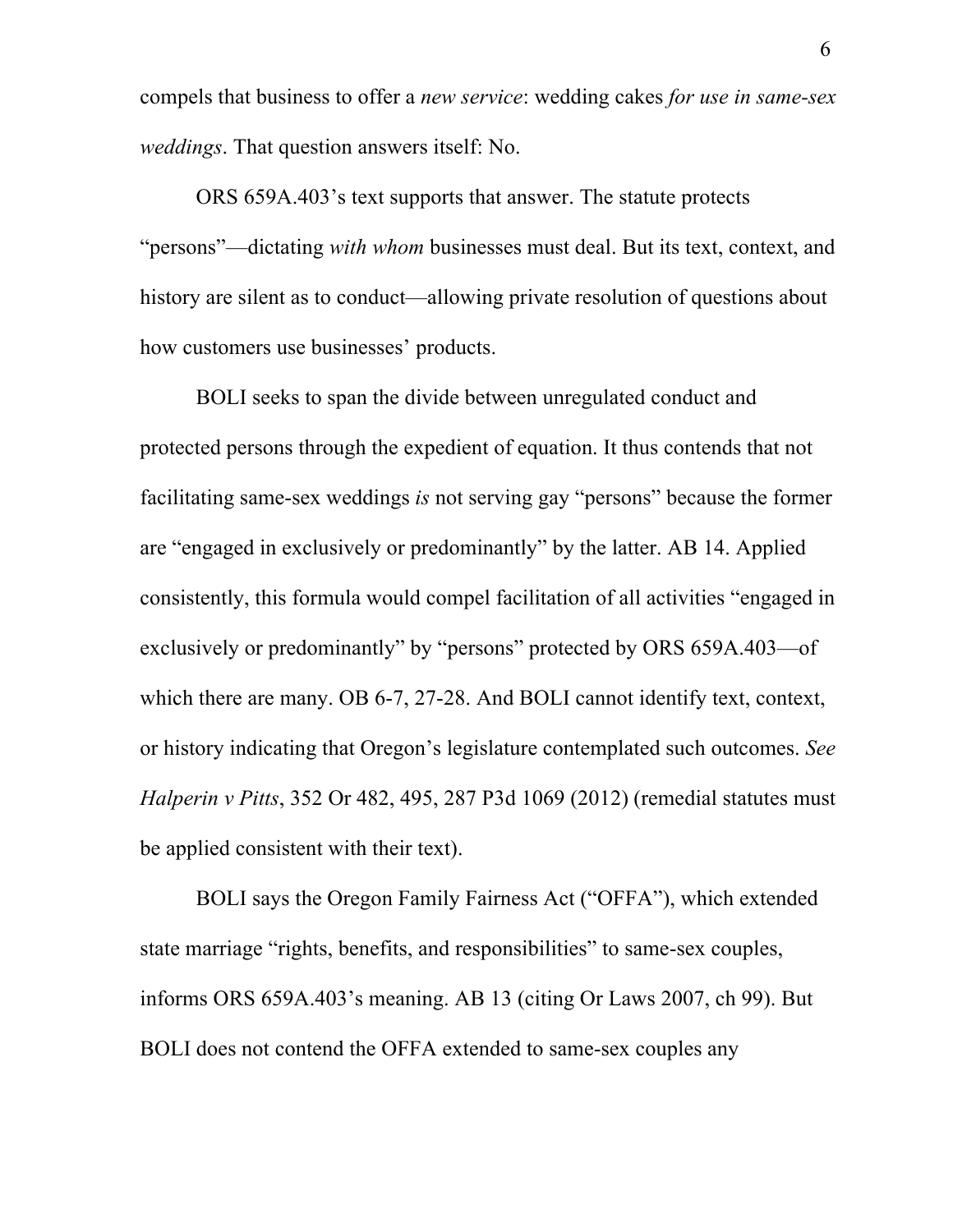preexisting right of opposite-sex couples to compel businesses to facilitate their weddings. The OFFA says nothing about ORS 659A.403. *See* OB 6-7, 23.

BOLI (citing nothing) asserts that distinguishing between persons and closely correlated ceremonies is unprincipled. AB 16-17. It is not. The law may, for example, refrain from compelling facilitation of Wiccan ceremonies, even while requiring service of Wiccans qua Wiccans. The law may do so out of respect for potential objections to such facilitation or because of the constitutional questions compulsion would trigger. OB  $29<sup>1</sup>$ 

BOLI misplaces reliance on *Lawrence v Texas*—and cases relying on it—contending it held that status-conduct distinctions to be "generally inappropriate when" the two are "closely correlated." AB 15 n.3. It did not. *Lawrence* firmly ground its equivalence between gay status and gay *sexual conduct* in the latter being intimate, private, indispensable to autonomy, and an irrational subject of government regulation. 539 US 558, 562, 567, 577-78 (2003). BOLI makes no effort to show that any of those qualities characterize *weddings*, same-sex or otherwise. Nor could it. OB 26.

Indeed, Supreme Court precedent is against BOLI. OB 25-26. Beyond sexual conduct, the Court has merged status and closely correlated conduct only

l

 $<sup>1</sup>$  By contrast, BOLI ignores the unprincipled results inherent in its</sup> interpretation. OB 28-29.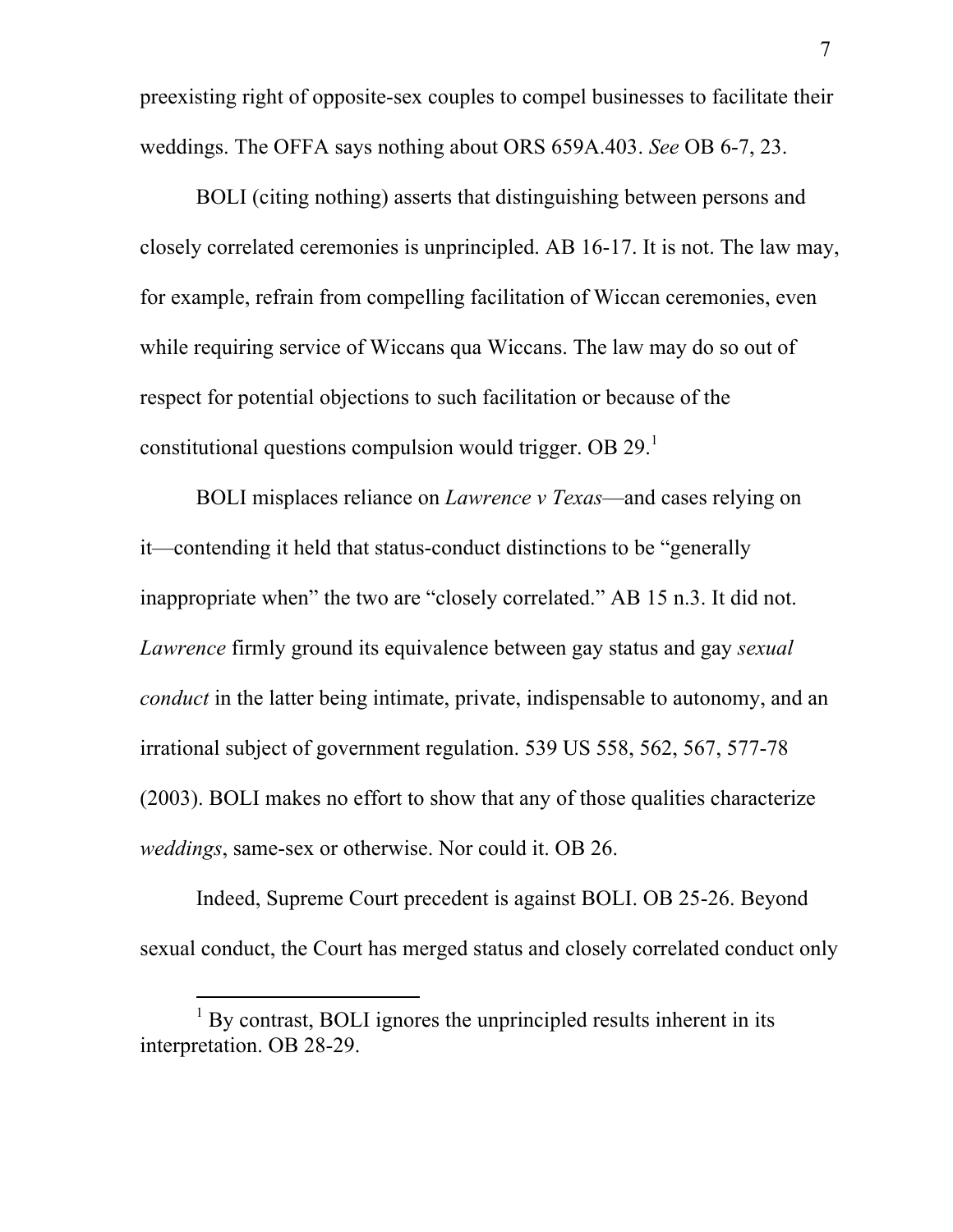where the latter is an "irrational object of disfavor." *Bray v Alexandria Women's Health Clinic*, 506 US 263, 270 (1993). And BOLI does not—and cannot—dispute that "decent and honorable" reasons exist for opposing even same-sex *marriage*. *Obergefell v Hodges*, 135 S Ct 2584, 2602 (2015).

BOLI also concocts a new rationale for its Final Order: that the Kleins declined to design a wedding cake *because of* Complainants' sexual orientation, irrespective of its facilitation of a same-sex wedding. AB 19. This blinks reality—and BOLI's own factual findings: The Kleins' motivation was their religious beliefs about same-sex *weddings*. *See* Op 5, 44, 69-70; AB 30. 2

#### **II. The Final Order Violates The Federal Speech Clause.**

## **A. Courts Review Fact Findings In Speech Clause Cases De Novo.**

BOLI says *Hurley v Irish-American Gay, Lesbian & Bisexual Group of* 

*Boston*, 515 US 557 (1995), does not require state courts to review factual findings underpinning federal speech-related determinations de novo. AB 9-10. BOLI ignores that de novo review is "a constitutional duty" and "a requirement of federal constitutional law." *Hurley*, 515 US at 567.

<sup>2</sup> BOLI now contends that the Kleins engaged in sex-based discrimination. AB 17 n.4. BOLI neither charged nor made required findings in support of that liability theory. ER.245-260; Op 22, 42-43; ORS 659A.845(1).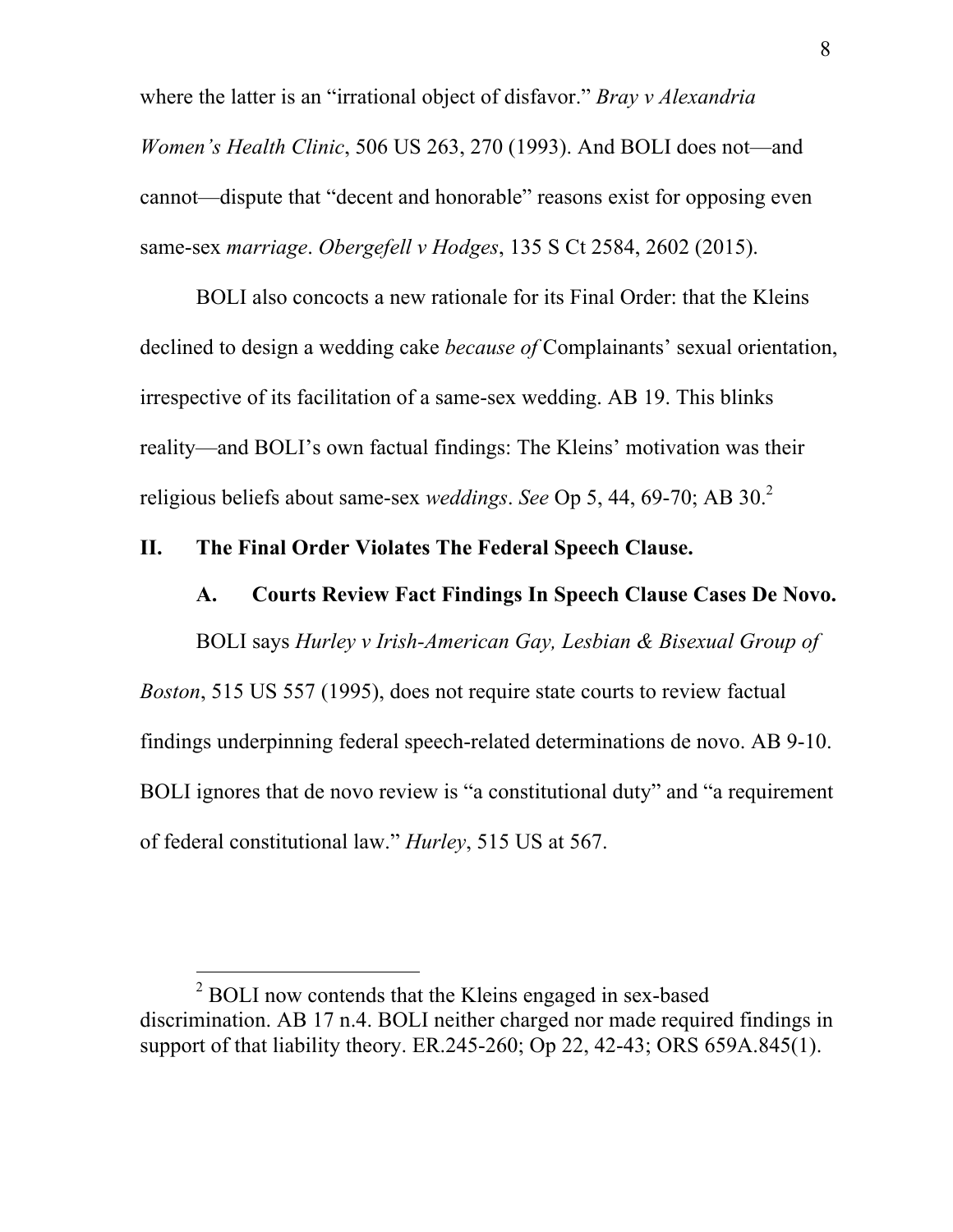#### **B. The Final Order Unconstitutionally Compels Pure Speech.**

BOLI contends that custom-designed wedding cakes are not pure speech. Not so. They are art, the creation of which BOLI concedes it cannot compel. AB 24, 30. $3$ 

BOLI ignores the test for identifying art: whether the item reflects "self-

expression," "creative talents," or a personal "sense of form, topic, and

perspective." *White v City of Sparks*, 500 F3d 953, 956 (9th Cir 2007);

*Anderson v City of Hermosa Beach*, 621 F3d 1051, 1062 (9th Cir 2010); OB

30-31. BOLI does not dispute that sculpture is fully protected, that a sculpture

could be of a wedding cake, or that the medium of art (plaster or dough) is

irrelevant to the First Amendment. *Bery v NYC*, 97 F3d 689, 696 (2d Cir 1996);

*Anderson*, 621 F3d at 1060-61. 4

 $\overline{a}$ 

<sup>4</sup> It does not help BOLI that the Kleins' art results from conduct. AB 21- 23. All art does. And BOLI does not contend art's creation receives less constitutional protection than art itself. AB 24. Nor could it. *Anderson*, 621 F3d at 1061-62.

<sup>&</sup>lt;sup>3</sup> BOLI does not—and could not—contend the Final Order satisfies strict scrutiny. *Pac Gas & Elec Co v PUC of Cal*, 475 US 1, 19 (1986) (plurality). Doing so would, at a minimum, require showing that its application of ORS 659A.403 is so narrowly tailored as to be the least restrictive means of achieving an articulated, compelling government interest. *United States v Playboy Entm't Grp*, 529 US 803, 813 (2000). And even that might be insufficient, since dignity-protecting laws do not overcome the "general rule" that "expression prevails, even where no less restrictive alternative exits." *Id.*; *see also* OB 51-52.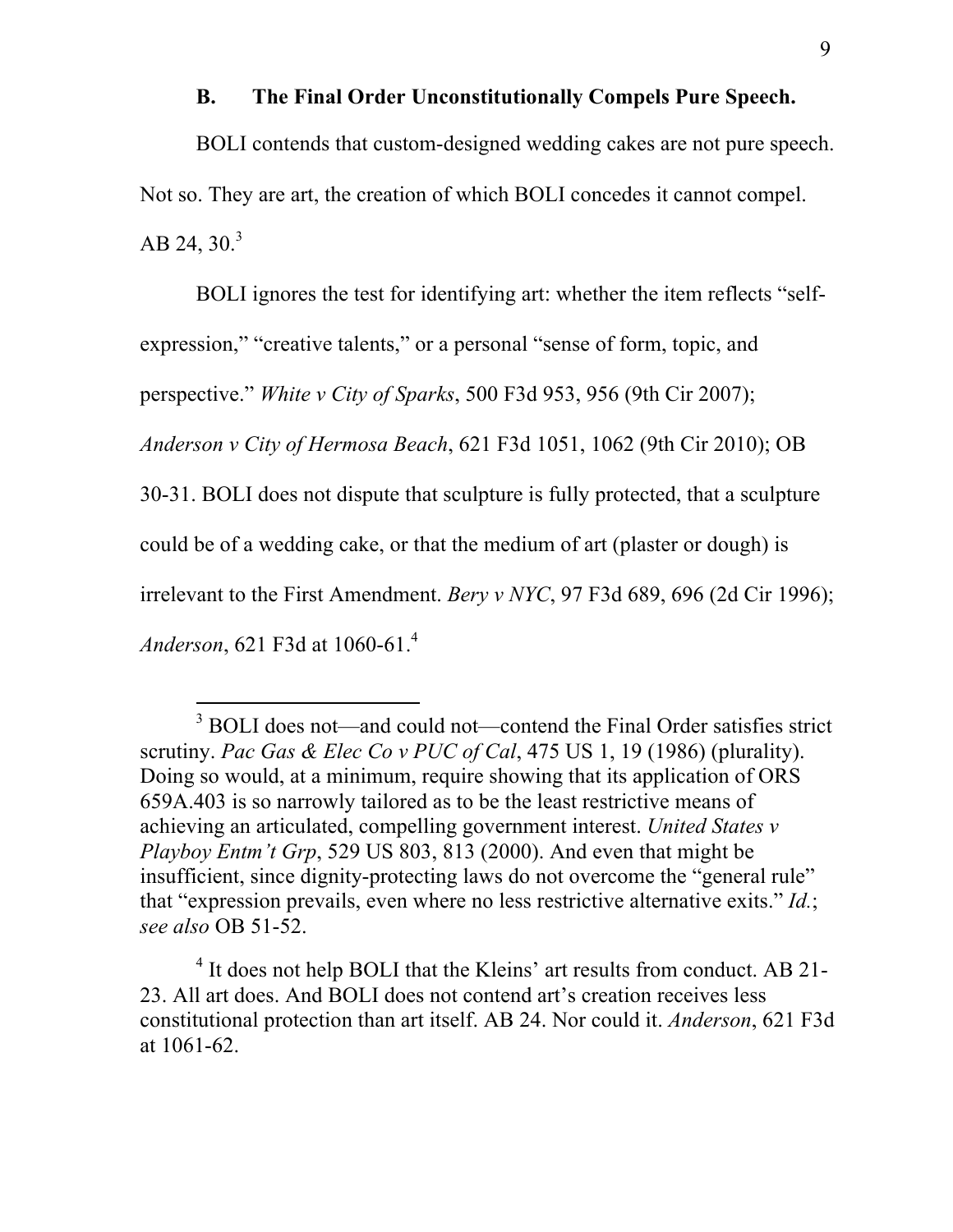Having bypassed the proper analysis, BOLI falls short in contending that custom-designed wedding cakes are not art—an argument it did not raise in its own proceedings. BOLI says such cakes are not art because they can "be presented or decorated in any number of ways, only some of which convey any message," let alone a particularized one. AB 22-23, 25, 27. But *Hurley* stands in the way: Jackson Pollock's canvases are pure speech, though he can "present or decorate" them "in any number of ways," many of which may not convey an articulable message. 515 US at 569. BOLI repeatedly identifies "written inscriptions" as somehow important. AB 21, 27. But they are not. *Hurley*, 515 US at 569*.* And even if wedding cakes convey couples' messages, AB 29 n.7, 31, they are their creator-artists' speech too. *Riley v Nat'l Fed'n of the Blind*, 487 US 781, 801 (1988); OB 31.

BOLI further ignores the irrelevance of the artistic medium, contending that custom-designed wedding cakes are merely food "to be eaten," perhaps like fish. AB 24. The notion that custom-designed wedding cakes are principally food is without support. They are receptions' "backdrop" and "the focal point of hundreds of pictures." Buddy Valastro, *Secrets from the Cake Boss*, Huffington Post (Oct 11, 2011). BOLI's Final Order specifically notes wedding cakes' "customary" and "tradition[al]" expressive role. Op 75. Its expert witness explained they are not food, but "artistic creations," expressive of married couples' identity, beliefs, and relationship. ER.446-47, Tr.594:1-595:7; ER.451-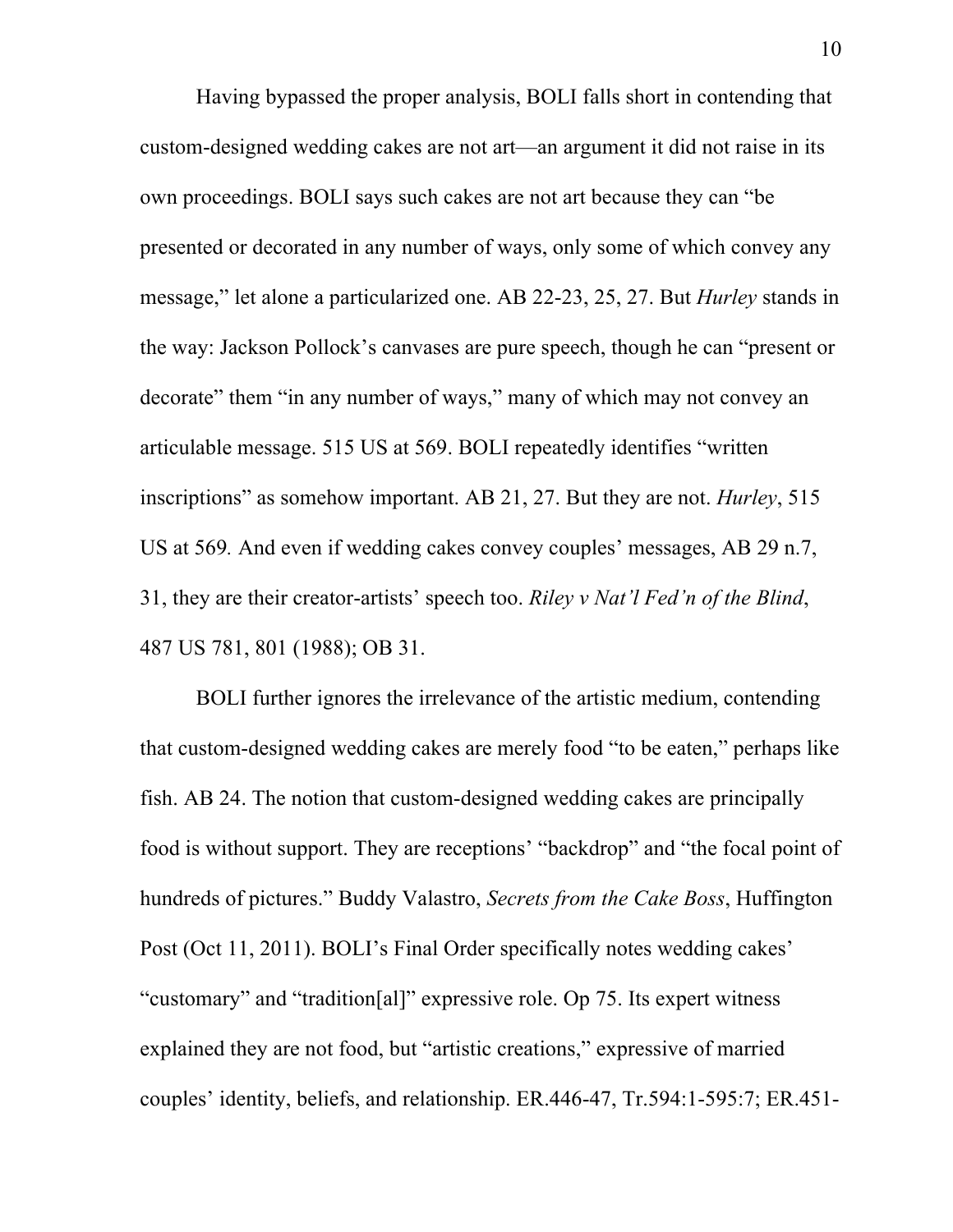52, Tr.599:23-600:11. And Complainants discuss their own wedding cakes one a peacock, one a fairy based on a tattoo—in aesthetic and expressive, rather than culinary, terms. *See* Doc. 224 at 356:6-8; *Anderson*, 621 F3d at 1062 (tattoos are art); *Mastrovincenzo v NYC*, 435 F3d 78, 95-96 (2d Cir 2006) (graffiti hats are art because of their "predominantly expressive purpose").

Without support from precedent, BOLI distorts the record, speculating that Complainants may have wanted nothing more than an off-the-shelf "sheet cake." AB 22, 23, 28. Even assuming hypothetical sheet cakes are not art, BOLI cites nothing to support its speculation, including no evidence the Kleins even offered to sell "off-the-shelf" wedding cakes.

Indeed, the *uncontested* record establishes that BOLI punished the Kleins for declining to sell what their business created and what Complainants wanted—a *custom-designed wedding cake*. According to BOLI:

- "At all material times," Sweet Cakes "offered custom designed wedding cakes for sale to the public." Op 69.
- In 2010, the Kleins "designed, created, and decorated a wedding cake for [McPherson]." *Id.* at 5.
- "[Cryer] wanted" a "cake like [McPherson's]." *Id.*
- Days after visiting Sweet Cakes, Cryer ordered a three-tiered cake with "hand-created" peacock feathers "trailing down over tiers to the cake plate." *Id.* at 11-12.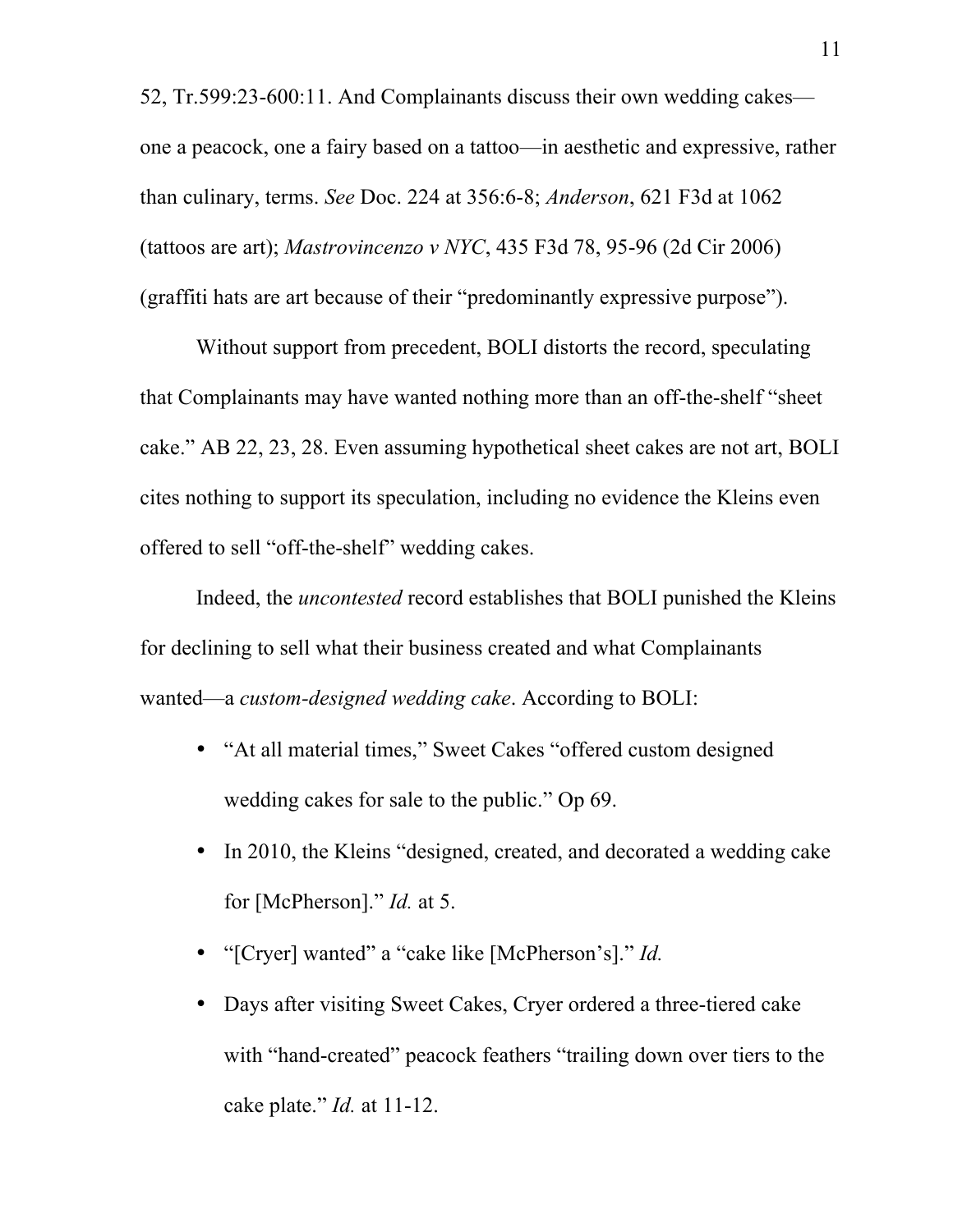On this record, BOLI's speculation that the Kleins might have declined to sell "a simple sheet cake" is untenable. *Norden v State*, 329 Or 641, 643, 996 P2d 958 (2000) (agency confined to "developed" evidence).<sup>5</sup>

The record is also clear that *every* wedding cake the Kleins make is art the "predominantly" expressive product of their "self-expression" and "creative talents." *Supra* pp.9, 11; OB 32. From a First Amendment perspective, there is no difference between the Kleins' custom-designed wedding cakes and those of BOLI's own expert witness, which are—according to the undisputed record— "artistic expression[s]" and "artistic creations" of an "artist." *Supra* p.10-11.

On this record, the Final Order unconstitutionally compels art.<sup>6</sup>

# **C. The Final Order Unconstitutionally Compels Speakers To Accommodate Others' Expression.**

Even if BOLI could force the Kleins to create art—and it cannot—*Hurley*

prevents it from compelling the Kleins to use their art to accommodate the

 $<sup>5</sup>$  Neither ORS 659A.403 nor Due Process countenance BOLI's attempt</sup> to impose liability on the Kleins for declining to sell a product there is no evidence they offered or that Complainants even wanted.

<sup>&</sup>lt;sup>6</sup> The state may *forbid* speech that effectively threatens exclusionary conduct. *Rumsfeld v Forum for Academic & Institutional Rights*, 547 US 47, 62 (2006) ["*FAIR*"]. But BOLI is wrong, AB 21-22, that it can *compel* speech under the guise of regulating such conduct. *Hurley*, 515 US at 572-73.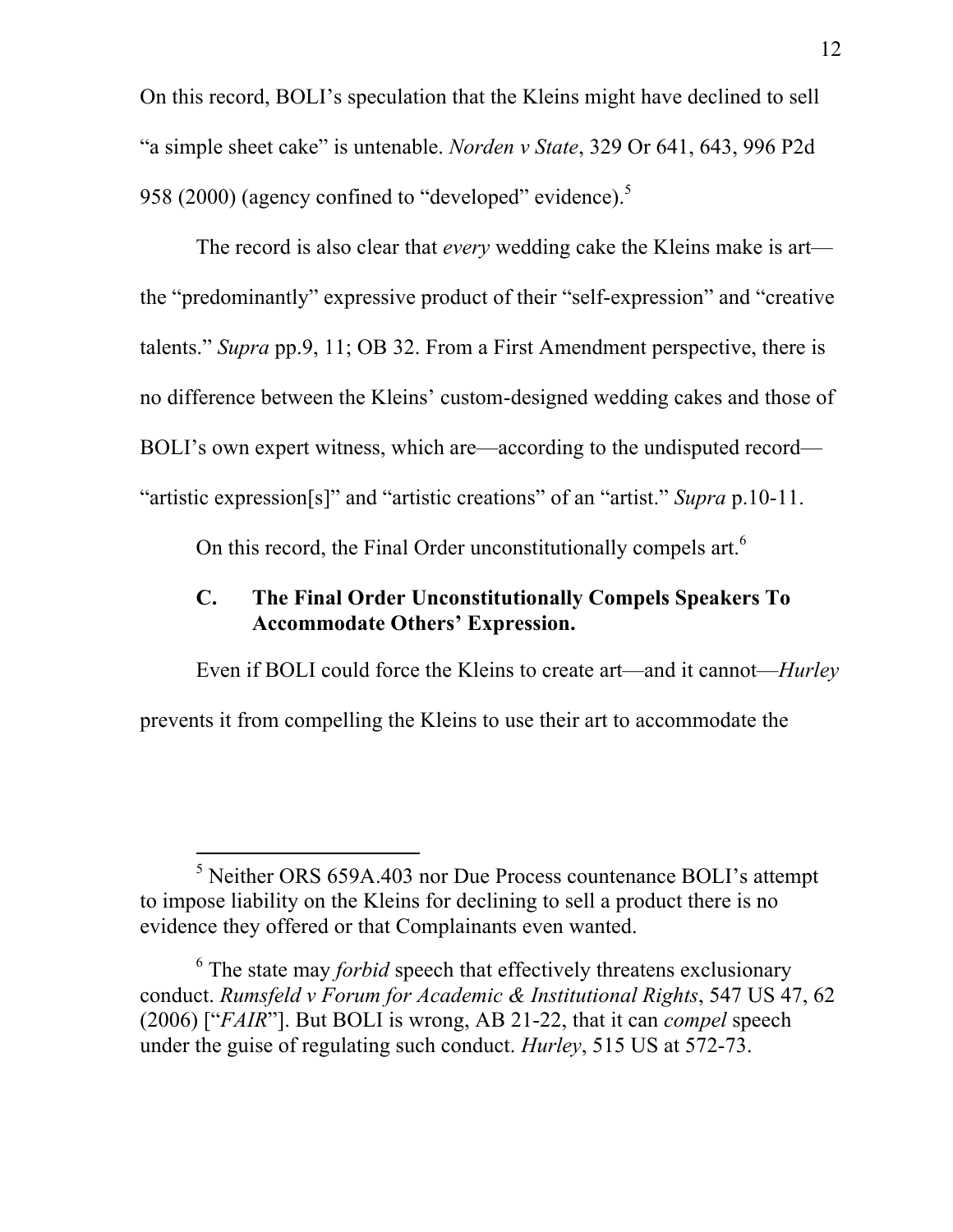expression inherent in Complainants' wedding.<sup>7</sup> The Kleins, no less than any wedded couple, have a constitutional right to speak unimpeded by others' expression. And *Hurley* would forbid compelling Complainants to display the Kleins' art at their wedding—doing so would deprive them of fundamental message "autonomy." 515 US at 573. The reverse—compelling the Kleins' art to accommodate the expression inherent in Complainants' wedding—is no less a deprivation. OB 36-39.

In response, BOLI correctly abandons the Final Order's assertion that *Hurley* does not apply to speech that occurs beyond the public square. *See* Op 105; OB 35-36 (refuting argument).

BOLI's replacement arguments fare no better. BOLI asserts (without citation) that wedding attendees are "unlikely" to "even know" who customcreated the cake. AB 31. *Hurley*, however, rejects the notion that the government can forcibly comingle speech, casually assuming that listeners will later correctly disentangle it. 515 US at 575-80. *Hurley* is premised upon listeners interpreting accommodated speech as resulting from coerced speakers' determinations that its "message is worthy of presentation." *Id.* at 575. Indeed,

<sup>7</sup> BOLI does not dispute that weddings are inherently expressive. *See Kaahumanu v Hawaii*, 682 F3d 789, 799 (9th Cir 2012). Nor does BOLI dispute that location affects art's message. OB 38.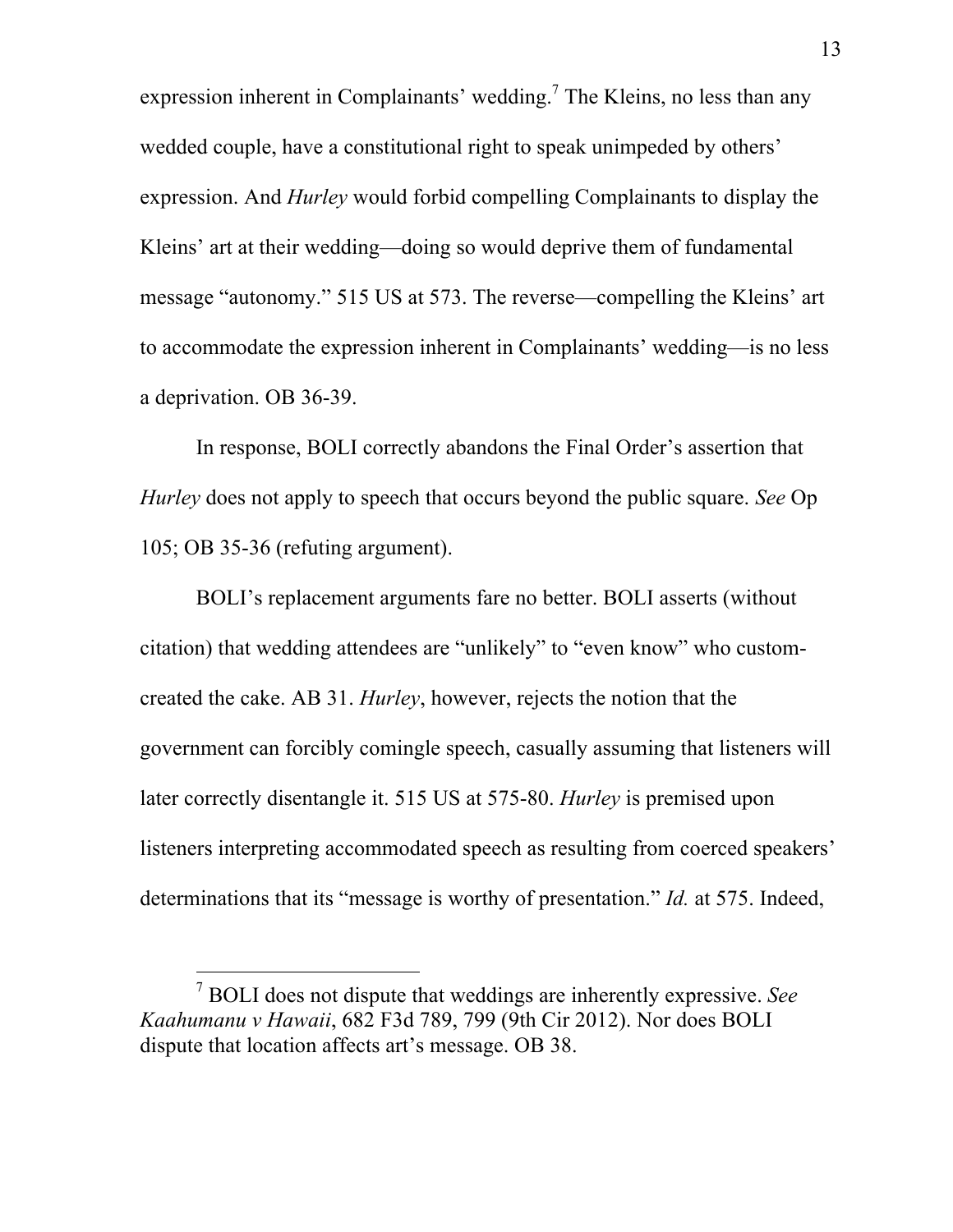the risk of "compromised" message autonomy is unacceptably high where, as here, *see* ER.446-47, disclaimers "would be quite curious" and the coerced speech is "intimately connected" with the accommodated message. *Id*. at 576. <sup>8</sup>

In any event, anonymity is a BOLI fantasy, in general and on this record. A cake's purchaser always knows the artist, as would the marrying couple and any guests interested enough to ask. And this record cannot support an anonymity conclusion: In the course of providing "full and equal service" (as BOLI defines it), the Kleins deliver wedding cakes in a truck emblazoned with their company's name, and sometimes assemble them on-site. Op 22, 70.

Finally, BOLI's reliance on the Kleins' voluntary cake creation, AB 32, also runs into *Hurley*. AB 32. That speech is voluntary does not empower the state to compel it to accommodate others' messages. 515 US at 573.<sup>9</sup>

<sup>&</sup>lt;sup>8</sup> *FAIR* is not to the contrary because plaintiffs there were "not speaking." 547 US at 64. Thus, *FAIR* presumed only that listeners can discern nonspeakers' compelled toleration of others' speech, not that they accurately disentangle two speakers' different messages. *Id.* at 64-65.

<sup>&</sup>lt;sup>9</sup> AU says parades-of-horribles could arise from protecting "artists" against compelled speech. AUB 1-2, 21. But AU does not argue the state can compel undisputed artists—*e.g.*, Jackson Pollock—to splatter paint. The only question, then, is whether courts can identify art. They can and do. *Supra* pp.9- 11. AU further does not address strict scrutiny's role in forestalling its feared horribles*.* And AU fails to explain why those horribles have not beset commercial markets that are certainly covered by *Hurley*'s rule—*e.g.*, speechwriting—which are characterized by professional speakers paid to accommodate others' expression. In fact, AU does not even cite *Hurley*.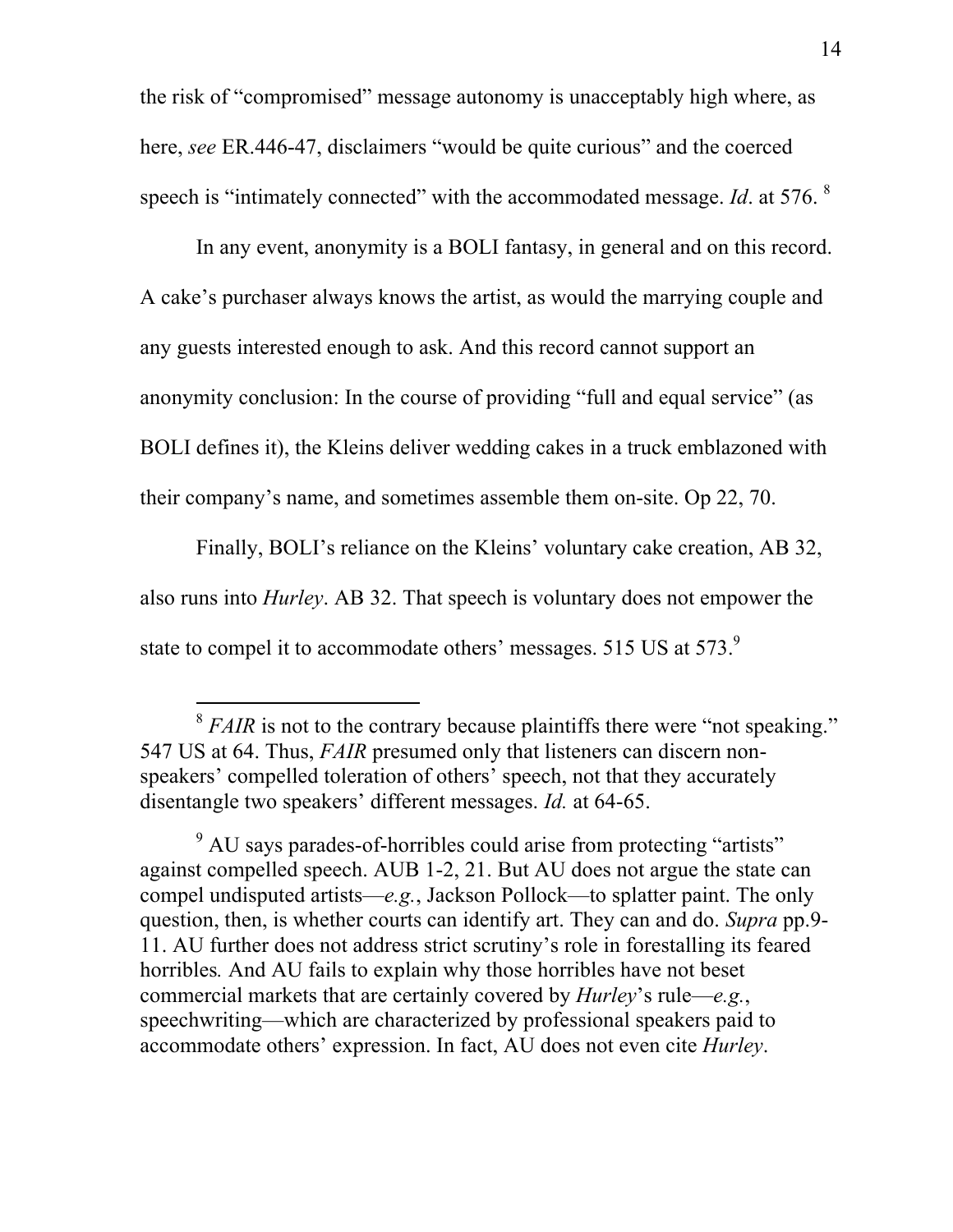## **D. The Final Order Unconstitutionally Compels Material Contributions To Others' Expression.**

BOLI has unconstitutionally compelled the Kleins to "contribute" to "expressive activities [that] conflict with [their] 'freedom of belief.'" *See* OB 42-44 (quoting *United States v United Foods*, 533 US 405, 413 (2001)).

BOLI says this argument is "a rehash" of arguments "concerning compelled speech." AB 36. Unlike those arguments, this one succeeds even if the Kleins' art is not pure speech. *United Foods*, 533 US at 413; OB 43-44.

Further, BOLI does not explain why the First Amendment applies differently to financial contributions to speech, as in *United Foods*, than to physical contributions, as here. AB 36-37. It does not. Coerced physical contributions are far more constitutionally problematic than the "trivial" corporate financial contributions of mushroom producers in *United Foods*. OB 43-44. And BOLI is as wrong under *United Foods* as under *Hurley* that *voluntary* actions can be the basis for otherwise unconstitutional coercion.

# **E. The Final Order Unconstitutionally Interferes With An Expressive Association's Message.**

BOLI's two responses to the Kleins' argument that the Final Order violates their right against compelled association with others' speech both fail.

First BOLI (citing nothing) argues that small for-profit businesses like Sweet Cakes do not have expressive associational rights. AB 35. That is contrary to *Roberts v United States Jaycees*, in which the Court considered the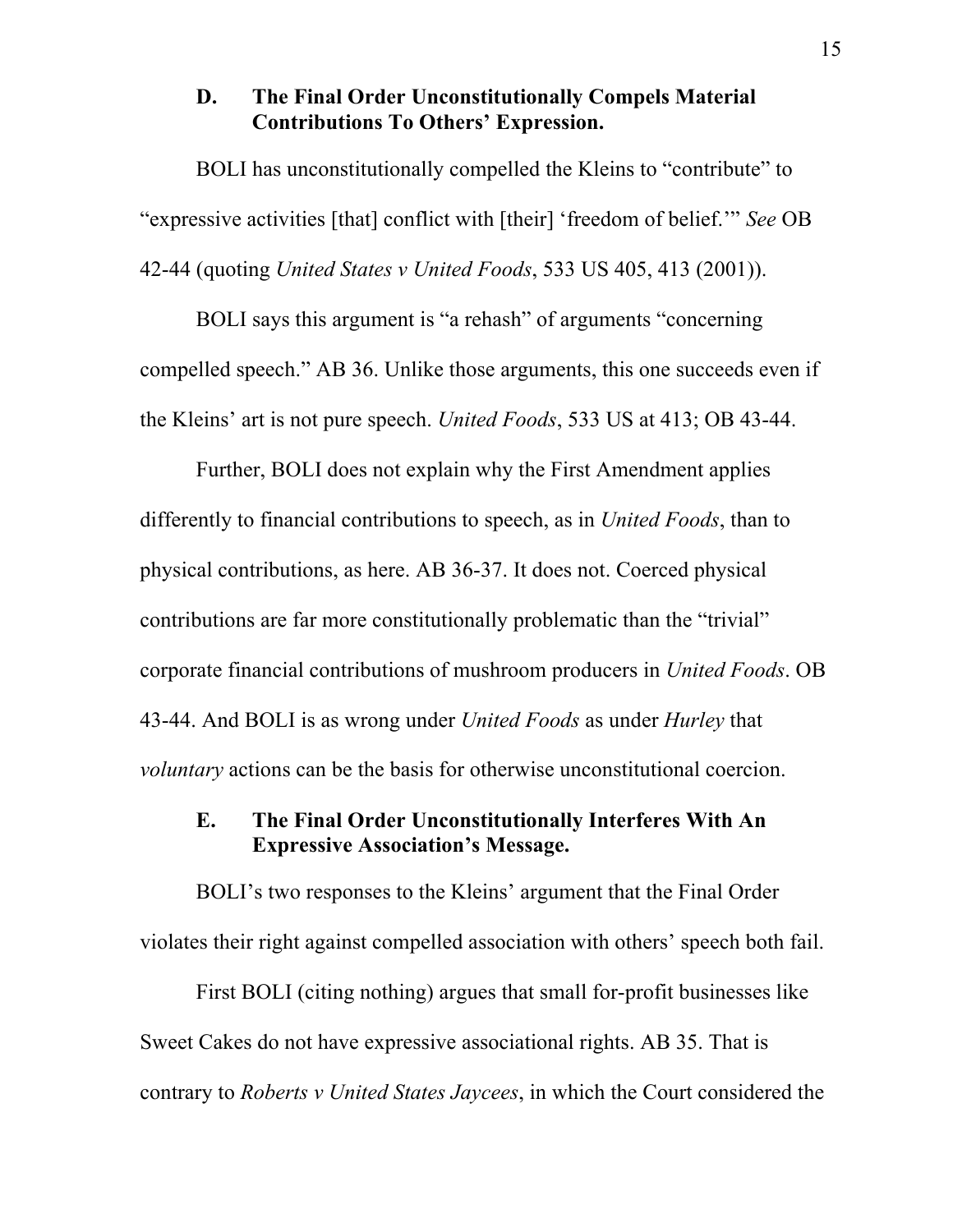expressive associational rights of a "business." 468 US 609, 616 (1984). It is also inconsistent with *Boy Scouts of America v Dale*, which reiterates that groups formed for "a wide variety" of ends, including "economic" and "religious" purposes, have expressive associational rights. 530 US 640, 647-48 (2000). Sweet Cakes, a small family-operated venture organized for religious and economic ends, fits the mold. OB 40-41. Nor is there any basis for denying the right to small, for-profit businesses. OB 41-42.

Second, BOLI mischaracterizes the right, contending it is violated only by forcing expressive associations to accept "associates." AB 35. The right, however, is broader, protecting the "ideas" groups seek "to express" through their association from "materia[l]" state "interfer[ence]." *Dale*, 530 US at 657. Forcing Sweet Cakes to associate with same-sex weddings' messages—not with Complainants, *see* AUB 29—unconstitutionally interferes with its associational message that marriage is an opposite-sex institution. OB 40-41.

## **F. The Final Order Unconstitutionally Compels Expressive Conduct.**

BOLI devotes most of its argument to contending the Final Order does not violate the First Amendment's protection against compelled "expressive conduct." AB 25-30. This is a distraction, because the Final Order unconstitutionally compels pure speech. Regardless, BOLI is wrong.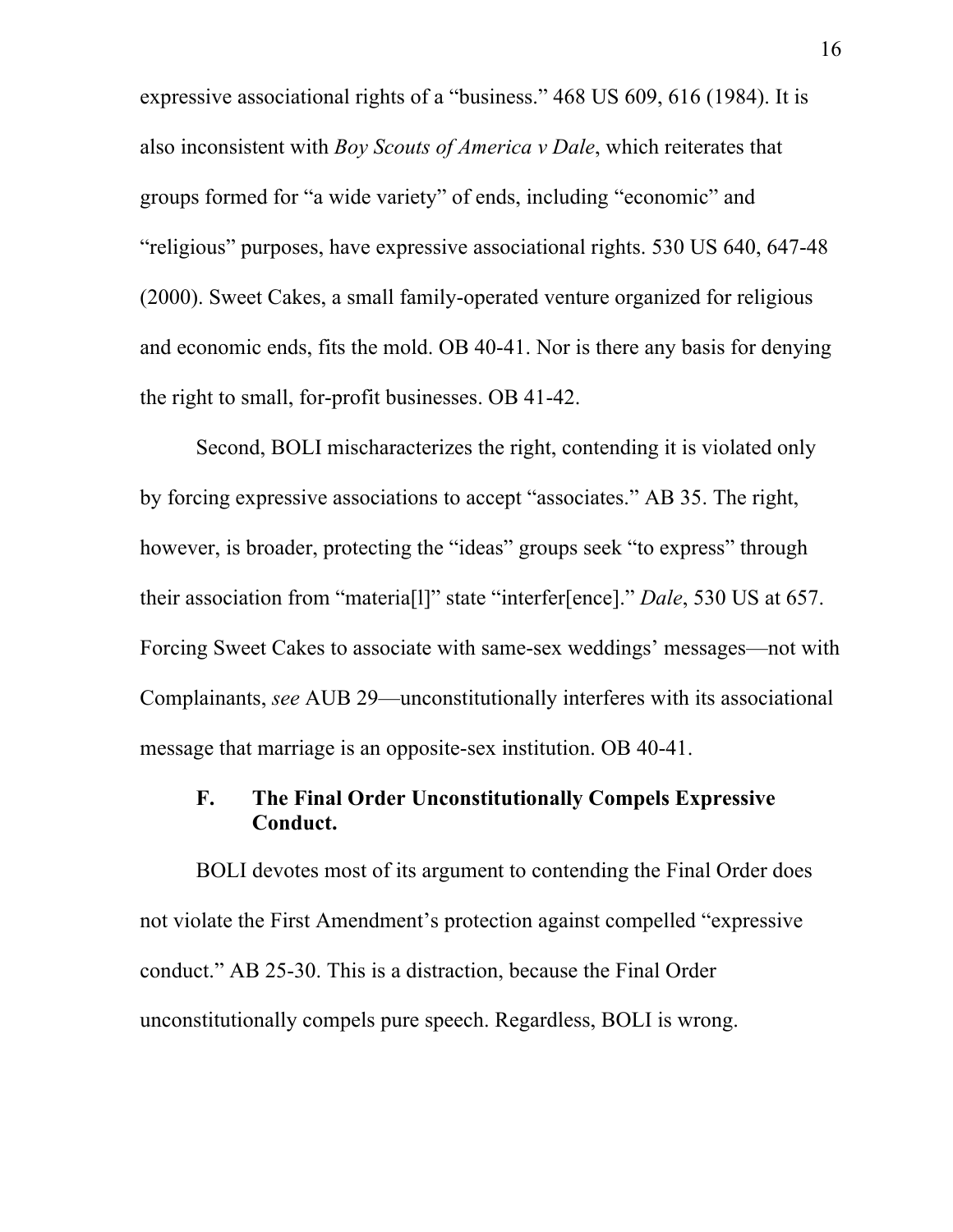BOLI says "expressive conduct" must convey particularized messages to reasonable observers. But a "particularized" message has not been part of the expressive conduct inquiry since *Hurley*. *Holloman v Harland*, 370 F3d 1252, 1270 (11th Cir 2004). Conduct must convey nothing more than "some sort of message" to receive First Amendment protection. *Id.*

In any event, the Final Order compels the creation of products that convey particularized messages.

BOLI mischaracterizes the question presented. It is not whether the Kleins' wedding cakes successfully communicate *their* hoped-for messages. AB 25-29  $\&$  n.7. It is whether custom-designed wedding cakes convey any message to their observers. *See Cressman v Thompson*, 798 F3d 938, 957-58 (10th Cir 2015). They do.

Custom-designed wedding cakes convey particularized messages. The *undisputed* record demonstrates that, at a minimum, they convey messages about a couples' identity and relationship. ER.374-76; ER.459, Tr.752:14-20. BOLI's witness speaks to this. *Supra* p.10-11. So does BOLI. AB 29 n.7. BOLI is wrong, AB 28, that such cakes are like legislative voting, which "symbolizes nothing." *Nev Comm'n of Ethics v Carrigan*, 564 US 117, 126 (2011). 10

l

 $10$  *FAIR* is not to the contrary. AB 26-27. Treating military recruiters identically to other recruiters is "expressive" only if accompanied by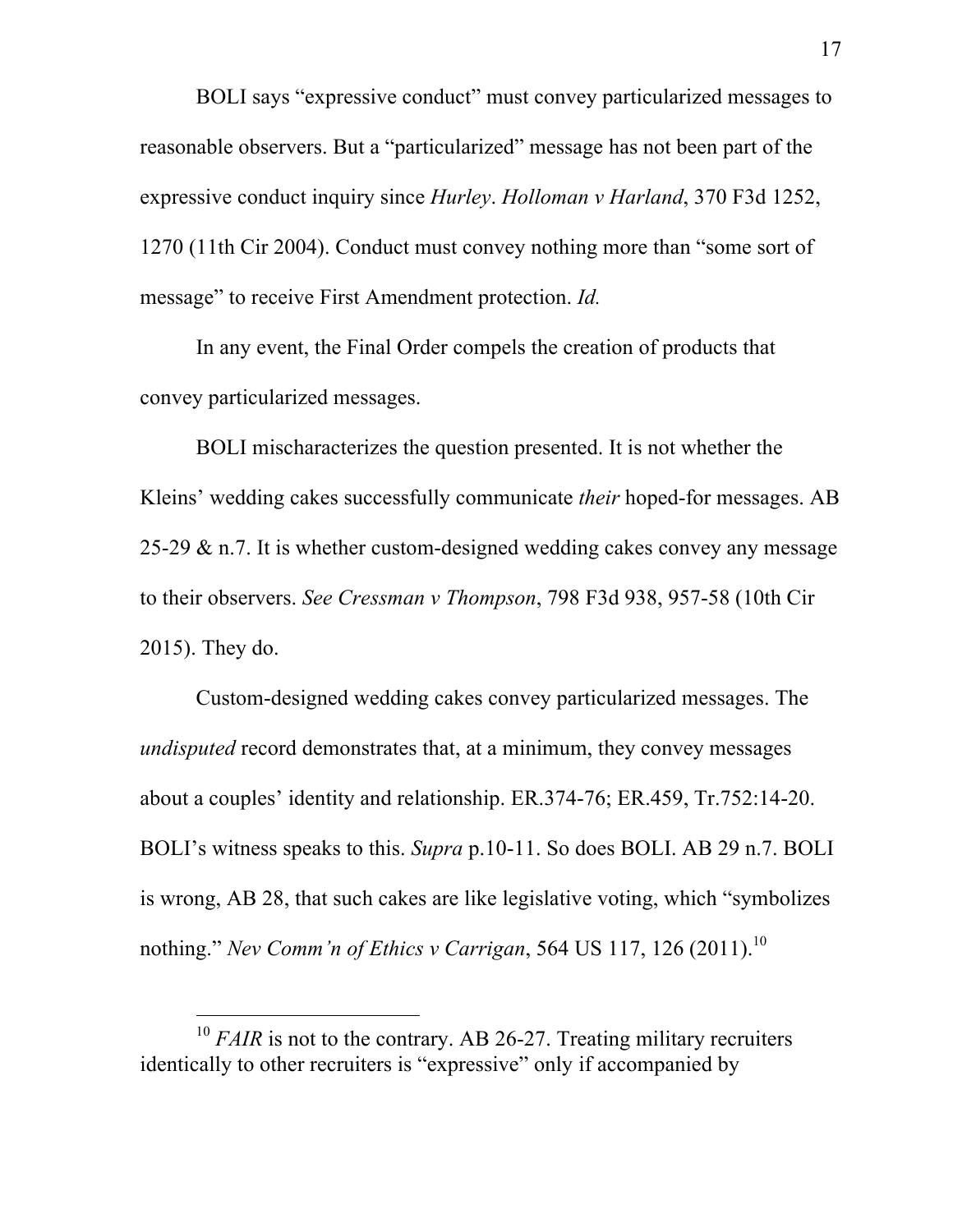The contention that reasonable custom-designed wedding cake viewers do not perceive their expression, AB 28-29, is fanciful. Indeed, it is contradicted by BOLI's own, presumably reasonable, witness. ER.446-47, Tr.594:1-595:7; *see also Kaahumanu*, 682 F3d at 799. The message of wedding cakes is "overwhelmingly apparent." *Texas v Johnson*, 491 US 397, 406 (1989).

BOLI's assertion that custom-designed wedding cakes lose their expressive character because they are products of commercial transactions, AB 28-29, is a diversion. The cakes are expressive. Their audience perceives them to be so. And if compelled to create them, the Kleins have no feasible means to disassociate themselves from their expression. That is all the Supreme Court requires. *Supra* pp.13-14.

Finally, BOLI asserts that compelling expressive conduct need satisfy only intermediate scrutiny. AB 33. Not so. It must overcome strict scrutiny because it "directly and immediately" affects the First Amendment right to remain silent. *Dale*, 530 US at 659. BOLI addresses neither *Dale* nor its progeny, which resolve the strict scrutiny question in the Kleins' favor. OB 46.

explanatory statements. *FAIR*, 547 US at 65-66. But custom-designed wedding cakes express messages without extrinsic explanation.

l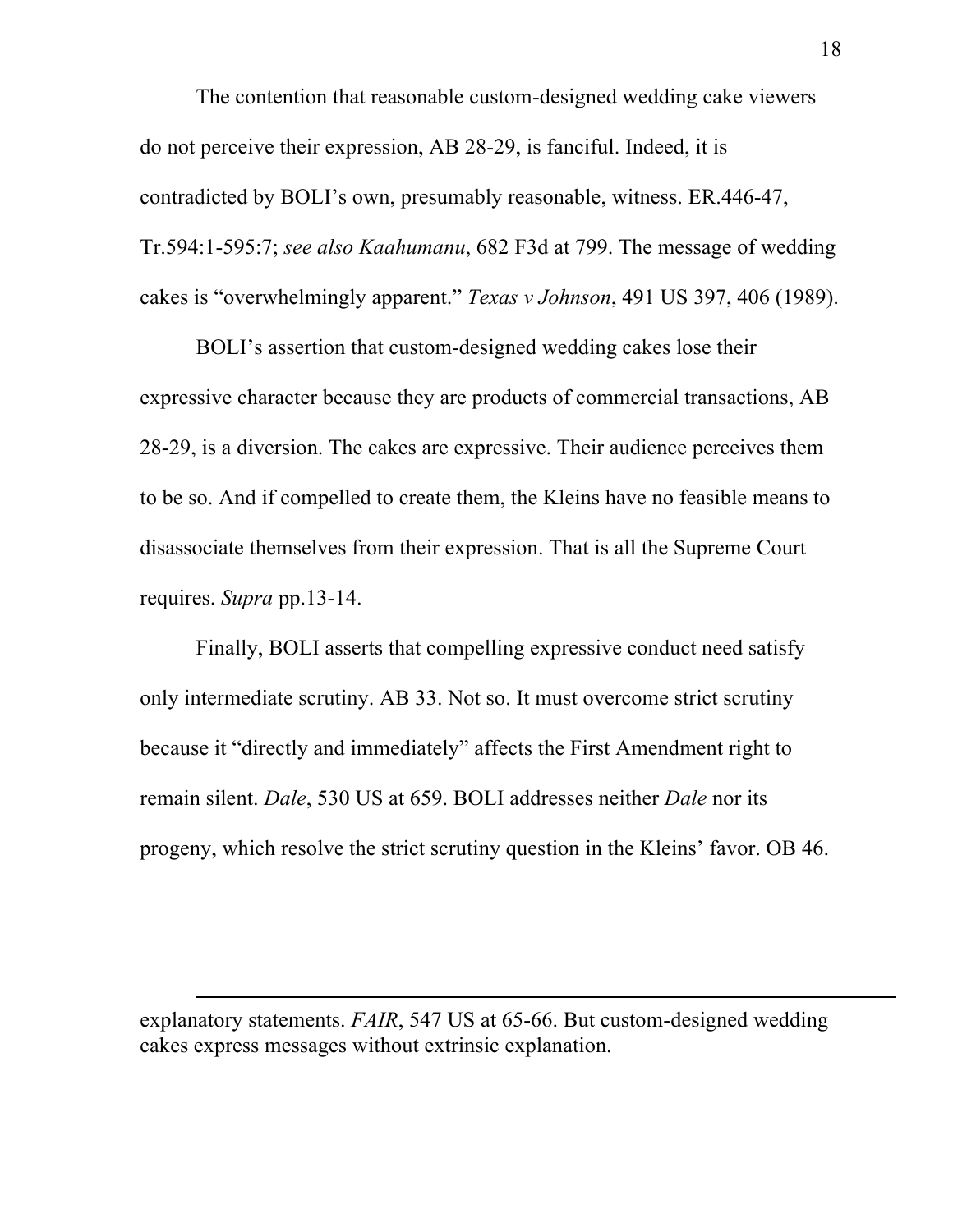#### **III. The Final Order Violates Oregon's Free Speech Clause.**

BOLI argues that the Kleins forfeited their free speech-defenses under the Oregon Constitution by offering "no independent analysis." AB 37-38. BOLI confuses the brevity of the Kleins' arguments for lack of analysis. First, the Oregon Constitution's "broader" speech protections mean that the Kleins should win close federal constitutional questions under the Oregon Constitution. OB 46-47. Second, explicit inclusion of "sculpture and the like" within "pure speech" resolves that issue in favor of the Kleins should there be any doubt about it as a federal matter. OB 47 (quoting *State v Henry*, 302 Or 510, 515, 732 P2d 9 (1987)).

### **IV. The Final Order Violates The Federal Free Exercise Clause.**

#### **A. Strict Scrutiny Applies Under The Hybrid Rights Doctrine.**

BOLI erroneously contends that strict scrutiny does not apply because this is not a hybrid-rights case.

BOLI principally contends that hybrid rights do not exist. AB 40-42. But the Supreme Court has twice disagreed. *Employment Div v Smith*, 494 US 872, 881-82 (1990); *City of Boerne v Flores*, 521 US 507, 513-14 (1997). And the Supreme Court has *never* overruled cases decided under hybrid-rights. *See, e.g.*, *Axson-Flynn v Johnson*, 356 F3d 1277, 1295 (10th Cir 2004).

Alternatively, BOLI advocates confining hybrid-rights to Free Exercise Clause cases involving an *independently viable* claim under another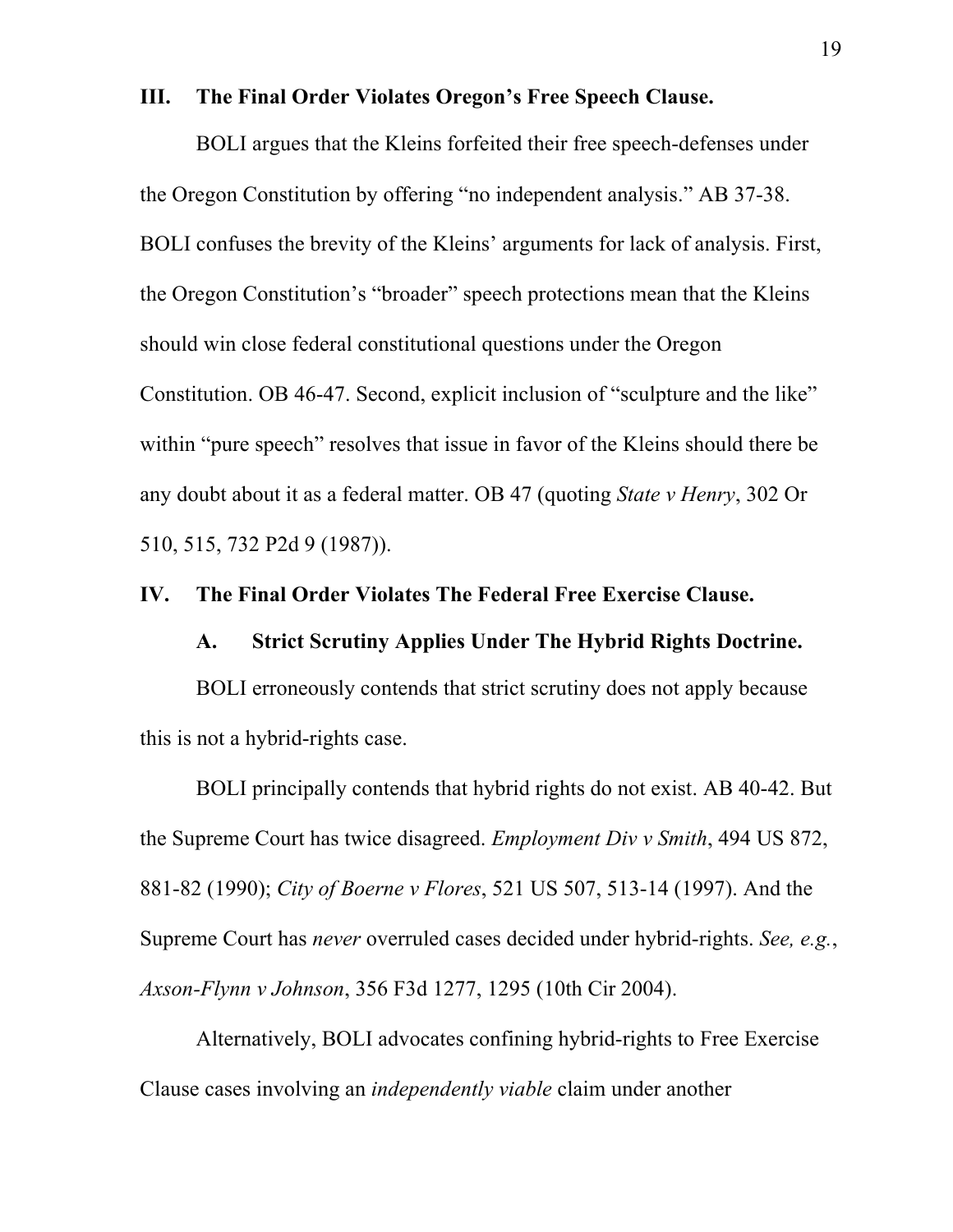constitutional provision. AB 41-42*.* But as BOLI admits, this Court has demurred from doing so because it would nullify the doctrine. *Id.* (citing *Church at 295 S 18th Street v Employment Dep't*, 175 Or App 114, 127-28, 28 P3d 1185 (2001)). That demurer was well-justified, as the Court cannot nullify Supreme Court doctrine. *Rodriguez de Quijas v Shearson/Am Express, Inc*, 490 US 477, 484 (1989).

To avoid nullifying Supreme Court precedent, the Court should apply the doctrine in Free Exercise Clause cases involving a "colorable" claim under another constitutional provision. *Thomas v Anchorage Equal Rights Comm'n*, 165 F3d 692, 705-06 (9th Cir 1999), *vacated on other grounds* 220 F3d 1134 (9th Cir 2000) (en banc); *see also Axson-Flynn*, 356 F3d at 1295. As this Court has noted, *Thomas*'s rule could narrow the universe of cases in which *Smith* allows states to avoid religious accommodations. *Church*, 175 Or App at 127. But the choice between a doctrine that nullifies Supreme Court doctrine and one that is consistent with it is no choice at all.

### **B. Strict Scrutiny Applies Under The Targeting Doctrine.**

BOLI says strict scrutiny does not apply because there is no evidence it has violated the Constitution's bar on targeting religion. AB 38-40 (discussing *Church of Lukumi Babalu Aye v City of Hialeah*, 508 US 520 (1993)).

BOLI, however, ignores *Tenafly Eruv Ass'n v Borough of Tenafly*, which held that evidence of "selective application" of a law triggers *Lukumi* strict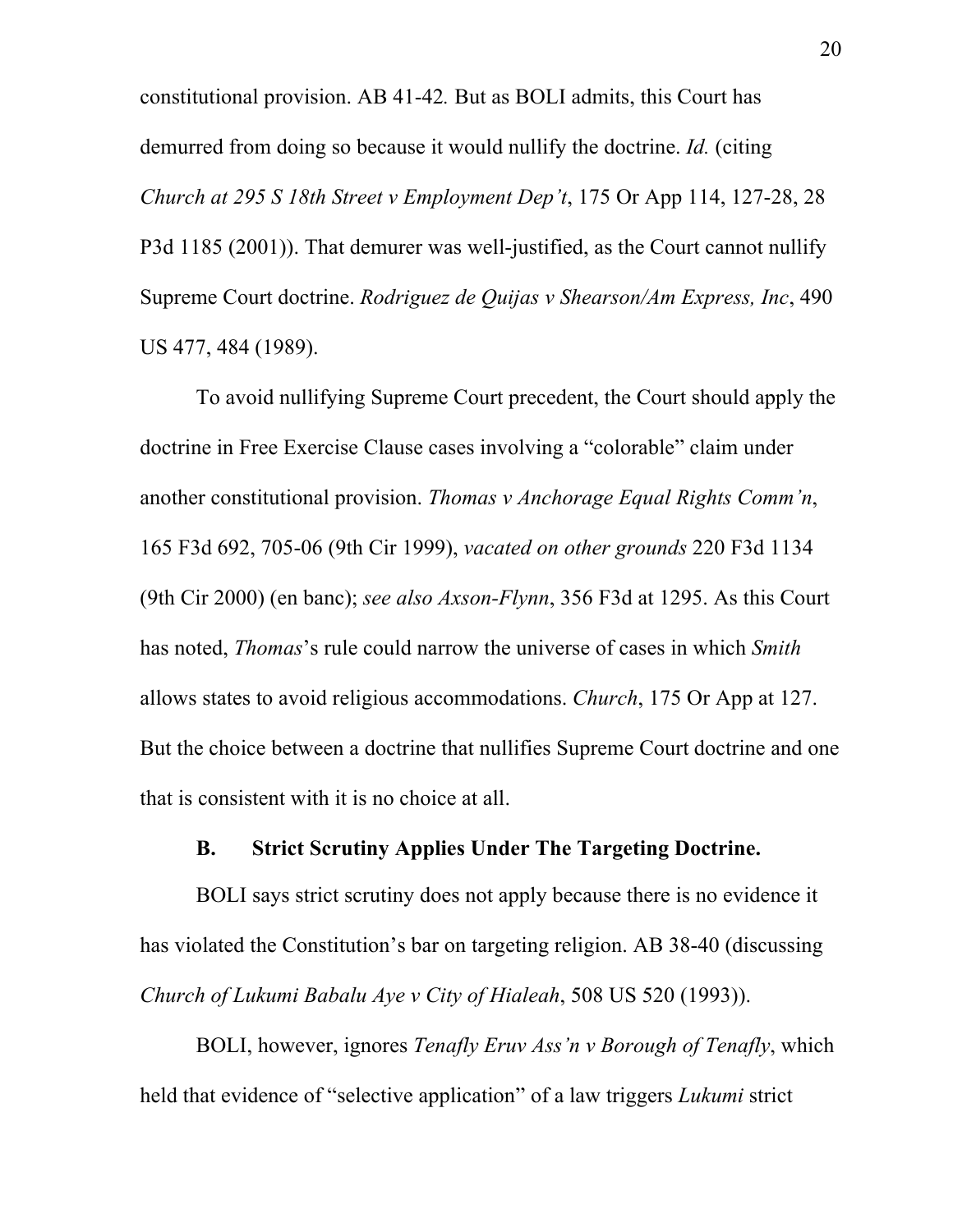scrutiny. 309 F3d 144, 166-68 (3d Cir 2002). Such evidence exists here: BOLI does not dispute that it was under no statutory obligation to interpret ORS 659A.403 to compel people with "decent and honorable religious" objections to same-sex marriage, *Obergefell*, 135 S Ct at 2602, to facilitate their celebration. And it conspicuously will not say it will apply its overbroad interpretation of ORS 659A.403 in analogous situations involving secular objections. *See, e.g.*, OB 51. That refusal is sufficient evidence of "selective" application of the law to trigger strict scrutiny. *Tenafly*, 309 F3d at 168.

\* \* \*

The Kleins prevail under strict scrutiny. BOLI does not dispute the Final Order substantially burdens the Kleins' religious exercise or contend it survives strict scrutiny. OB 47, 51-53. $^{11}$ 

### **V. Exempting The Kleins From BOLI's Overbroad Interpretation Of ORS 659A.403 Promotes The Values Of Oregon's Religion Clauses.**

The Kleins should be exempted "on religious grounds" from BOLI's

interpretation of ORS 659A.403. *Hickman*, 358 Or at 16.

 $\overline{a}$ 

BOLI errs in denigrating *Hickman*'s discussion of individualized exemptions under Oregon's Constitution as dicta. AB 42. The case could not

 $11$  BOLI notes, without explanation, that the Final Order distinguished between "conduct motivated" by religious belief and "religious practice." Nothing turns on that illusory distinction. *Lukumi*, 508 US at 524; *State v Hickman*, 358 Or 1, 14 n.5, 358 P3d 987 (2015) .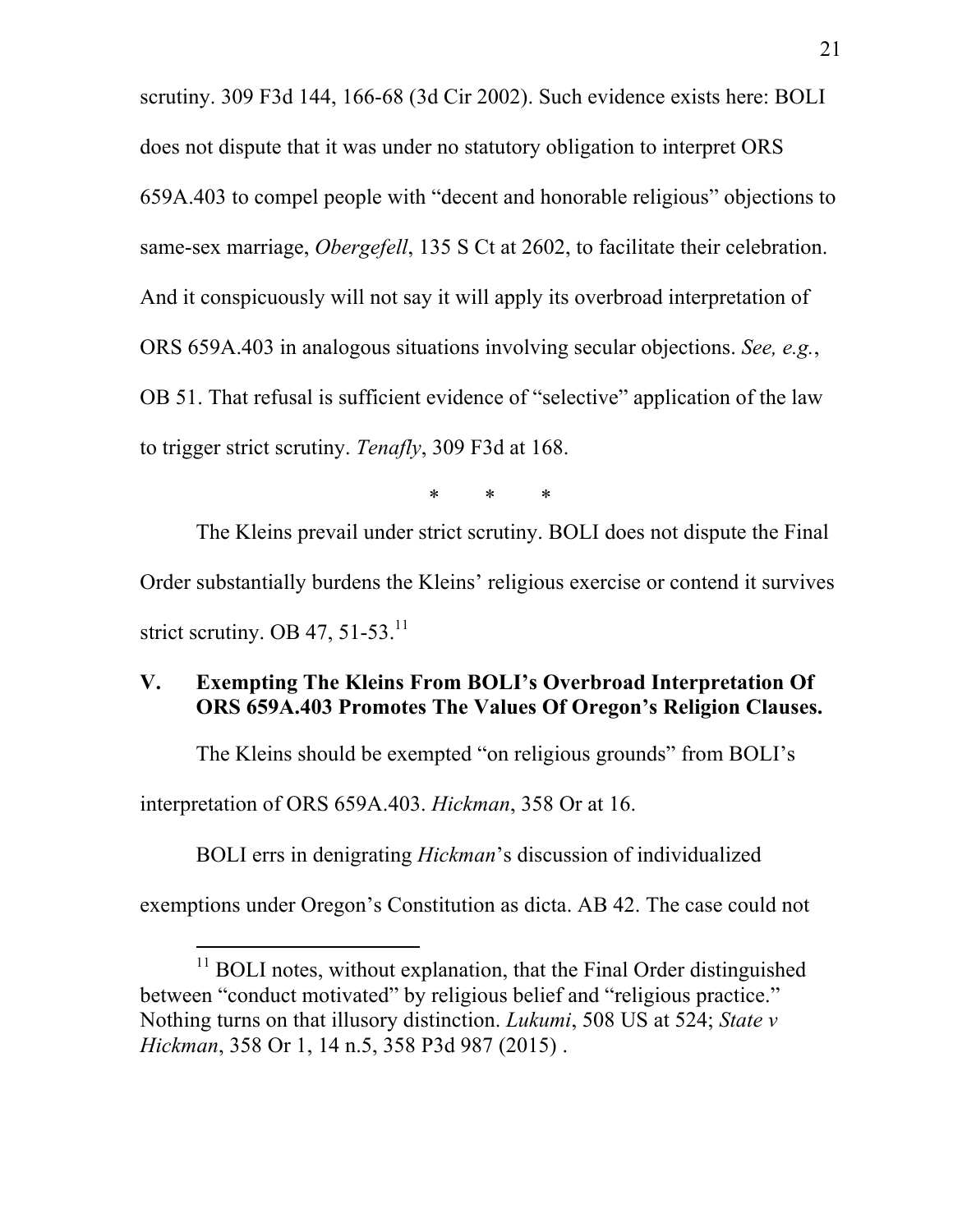have been resolved in the government's favor unless the Court rejected the defendant's plea for an individualized exemption. *Hickman*, 358 Or at 15-16.

BOLI says that *Hickman-*exemptions might generate (unidentified) "constitutional problems." Not so, as "the government may (and sometimes must) accommodate religious practices." *Corp of Presiding Bishop of the Church of Jesus Christ of Latter-Day Saints v Amos*, 483 US 327, 334 (1987).

The remaining question is whether the Kleins should be exempted from BOLI's overbroad interpretation of ORS 659A.403. BOLI does not respond to the Kleins' well-developed arguments that an exemption would further the Free Exercise values of Oregon's Constitution. OB 55-56.

## **SECOND ASSIGNMENT OF ERROR: BOLI VIOLATED THE KLEINS' DUE PROCESS RIGHTS**

BOLI contends that Due Process did not require the Commissioner's recusal because his statements only announced a preconceived view of the law, allowable under *Samuel v Board of Chiropractic Examiners*, 77 Or App 53, 60, 712 P2d 132 (1985). AB 44-48. *Samuel*, however, is not on point. *Samuel* involved a doctor-adjudicator's expression of a medical opinion with legal implications. 77 Or App at 60. Here, the Commissioner proclaimed that "religious beliefs" do not permit "disobey[ing] laws that are already in place" and that such "beliefs" do not create a "right to discriminate." Op 53. These were not even accurate restatements of *Smith* or Oregon law. *Supra* pp.19-20,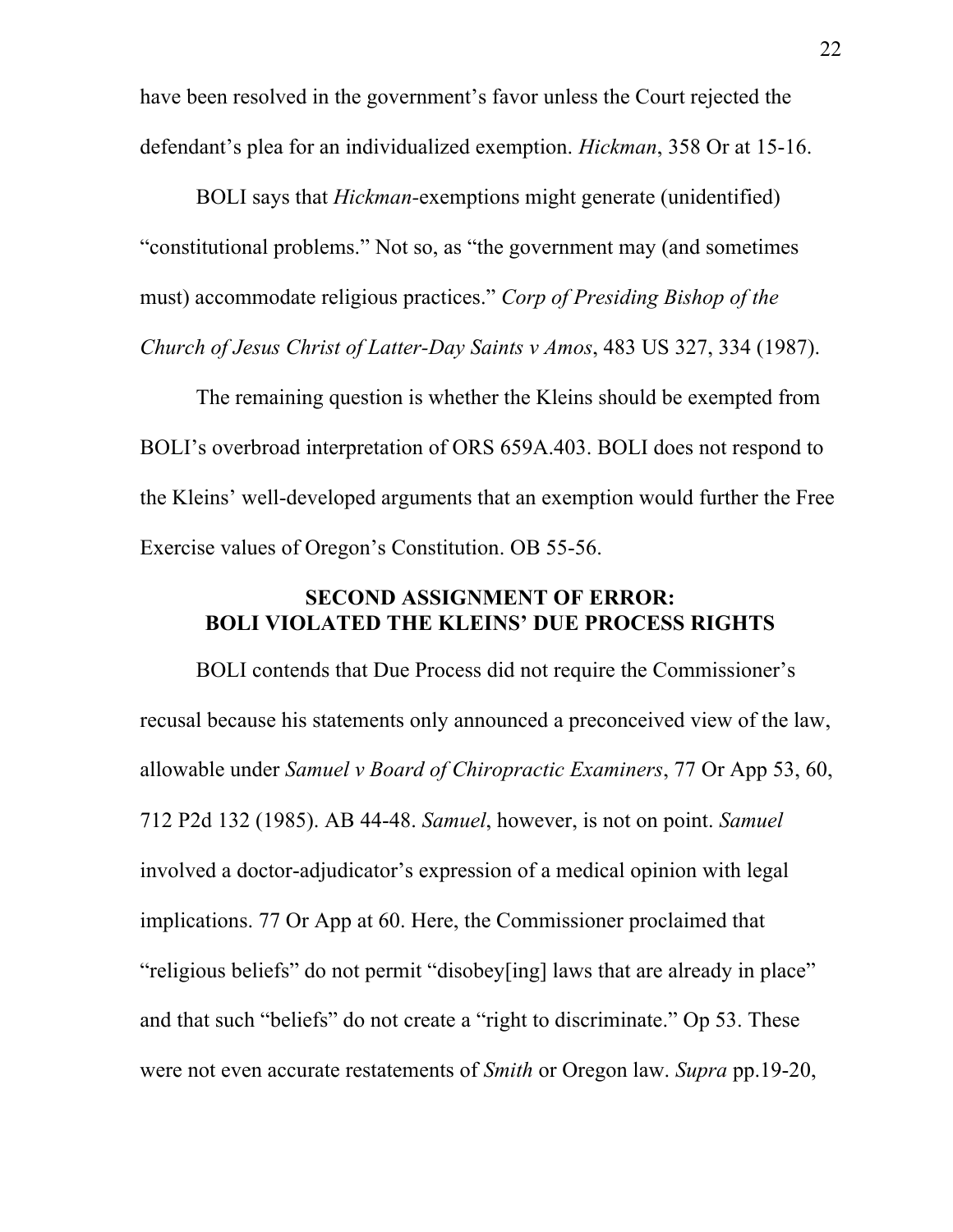22. They were, however, categorical pre-adjudications of the Kleins' hybrid rights and targeting defenses, as well as pre-adjudications of the Kleins' petition for individualized exemptions under Oregon's Constitution.

*Samuel* is also inapposite here because the Commissioner made his statements in the context of *this case*, in one instance *after* complaints were pending before his agency. AB 47-48; ER.412, 416. BOLI ignores the absence of that critical detail in *Samuel*. *See* 77 Or App at 60.

Finally, *Samuel* is not the correct test for disqualifying administrative adjudicators. OB 58-59; *Williams v Pennsylvania*, 136 S Ct 1899, 1905 (2016).

## **THIRD ASSIGNMENT OF ERROR: NEITHER SUBSTANTIAL EVIDENCE NOR REASON SUPPORTS BOLI'S DAMAGES AWARD**

BOLI's award is riddled with unreasonable conclusions. BOLI first veers off track by awarding Cryer damages for being called an "abomination," despite finding that this never happened. OB 62. BOLI nevertheless says that Aaron Klein should have foreseen that McPherson would cause harm by misreporting his quotation of a Bible verse to others. AB 50. But Oregon law requires facts not bare assertions—to support such a foreseeability inference. *Piazza v Kellim*, 360 Or 58, 74-78, P3d  $(2016)^{12}$ 

l

<sup>12</sup> BOLI repeatedly misplaces reliance on *King v Greyhound Lines, Inc*, 61 Or App 197, 656 P2d 349 (1982). AB 17, 50. There, the Court held that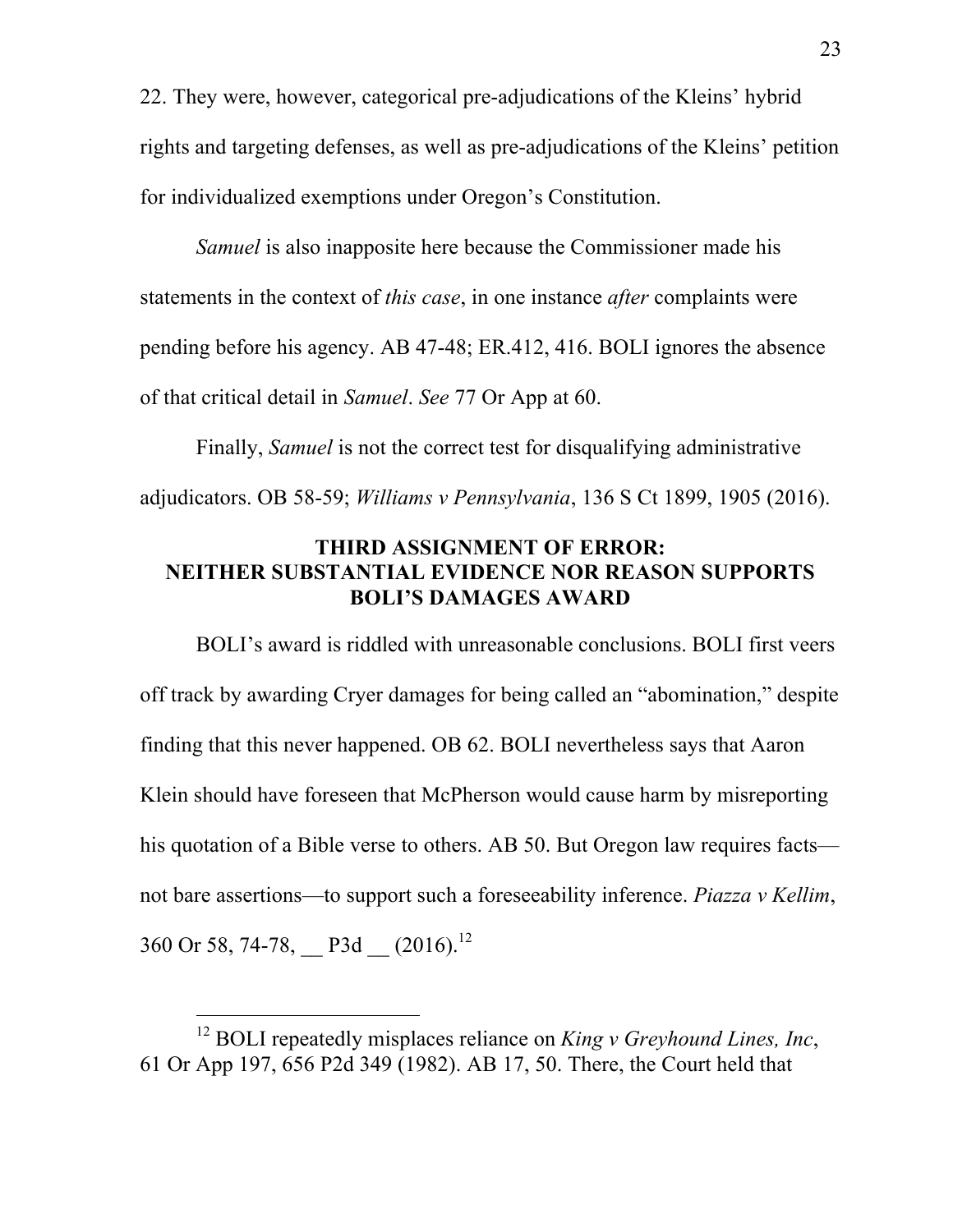BOLI is also incorrect that its justifications for the damages award are beyond judicial scrutiny for reasonableness. AB 51. Substantial reason must support the entire Final Order, including its damages award. *Roseburg*, 292 Or at 271. BOLI's award lacks substantial reason because it fails to account for *undisputed* evidence that undermines damages or for Complainants' *undisputed* abuses in neglecting to search for, deleting, and withholding discoverable material, impeding the Kleins' defense. OB 63-64.<sup>13</sup> BOLI says this is an impermissible argument that it "could have reached a different result." AB 51. But the objection is more fundamental: BOLI's failure even to supply *reasons* for disregarding these aspects of the record deprives its award of substantial reason. OB 63-64.

BOLI also fails to identify *substantial* evidence Complainants suffered cognizable harm "throughout" the twenty-six-month "period of media attention." Op 40; *see also* ER.167, 175-76. For Cryer, BOLI cites only her "general sense" of harm during this period, unsupported by "specific examples." AB 53. If such gauzy, self-serving statements suffice, the

gratuitously subjecting customers to racial slurs violates ORS 659A.403. That is far afield from an overtly Christian business owner responding with Bible quotations to someone who engaged him regarding his religious beliefs. Op 6; ER.369.

<sup>&</sup>lt;sup>13</sup> BOLI's discussion of *its* discovery abuses, AB 51-52, is beside the point. The Kleins' argument is based on *Complainants*' discovery abuses.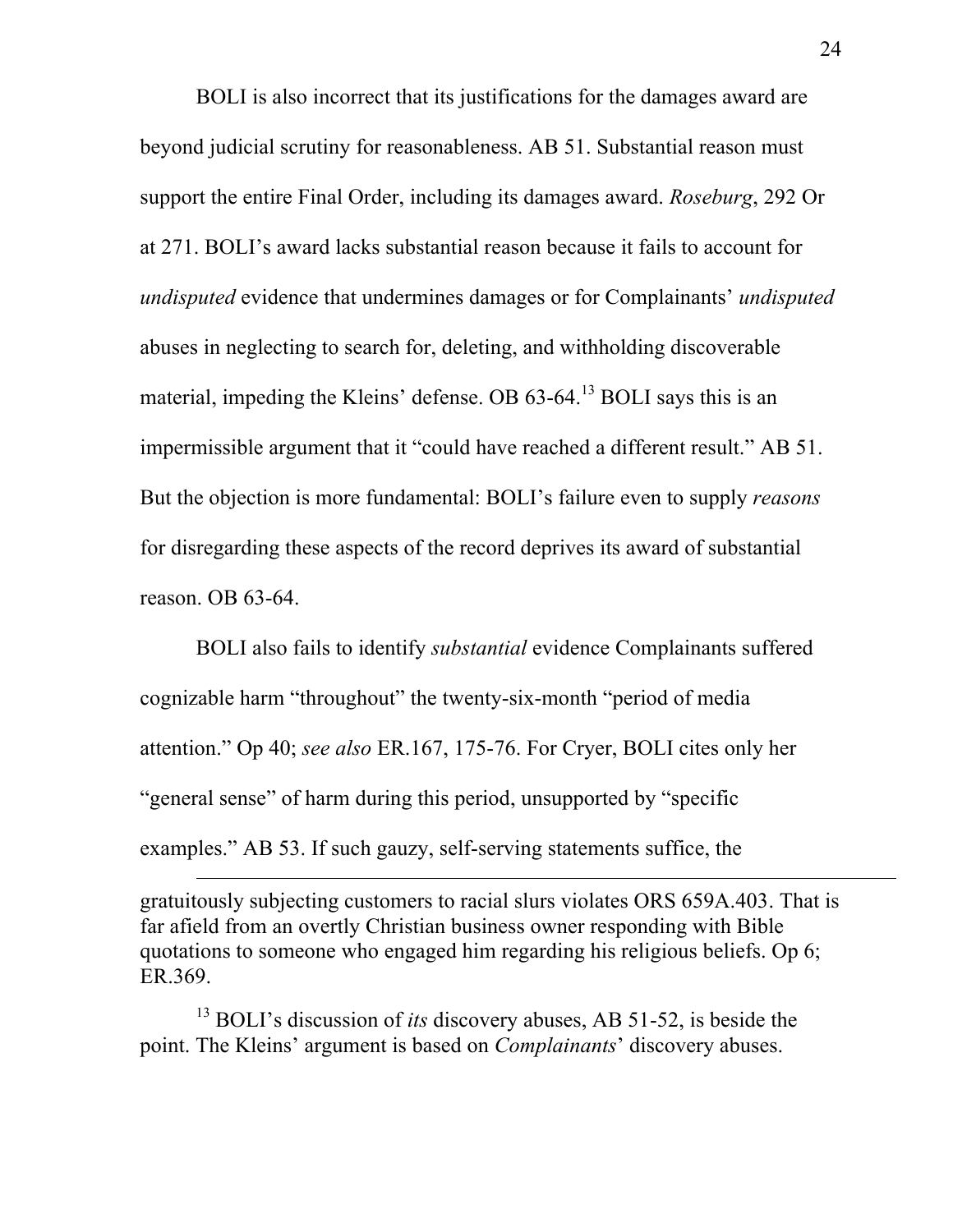"substantial evidence" standard is misnamed. For Bowman, BOLI cites only her statement that she felt continued "emotional effects" based a belief that Cryer and her children were "suffering." AB 53 (citing Op 39). BOLI cannot explain how a reasonable factfinder could approve substantial liability on the basis of beliefs about others' unsubstantiated harm.

BOLI also fails to explain an internal contradiction underlying its award. BOLI does not deny that it sought \$75,000 for each Complainant's harm stemming from the service denial *and* subsequent media exposure. Nor does it deny its award reflects no deduction for non-compensable media exposurerelated harms. *See* Op 40. BOLI denies the contradiction by pointing to its closing argument's characterization of its \$150,000 prayer as relating solely to the service denial. But shifting the theory of a case after evidence has closed is an unjustifiable bait-and-switch. OB 64-65.

Finally, BOLI fails to explain how cases upon which it concededly relied to determine damages support its award. BOLI has awarded far less to others, despite the presence of aggravating factors absent here: weekly service denials, physical symptoms like weight fluctuations, or repeated assaults—including with a firearm and punches to the head. OB 65; *In re Blachana*, 32 BOLI 220 (2013). BOLI has awarded far more too, but only in cases involving factors absent here, like ongoing harassment requiring medical treatment. OB 65. This is an unlawful jurisprudence of whim, not reason.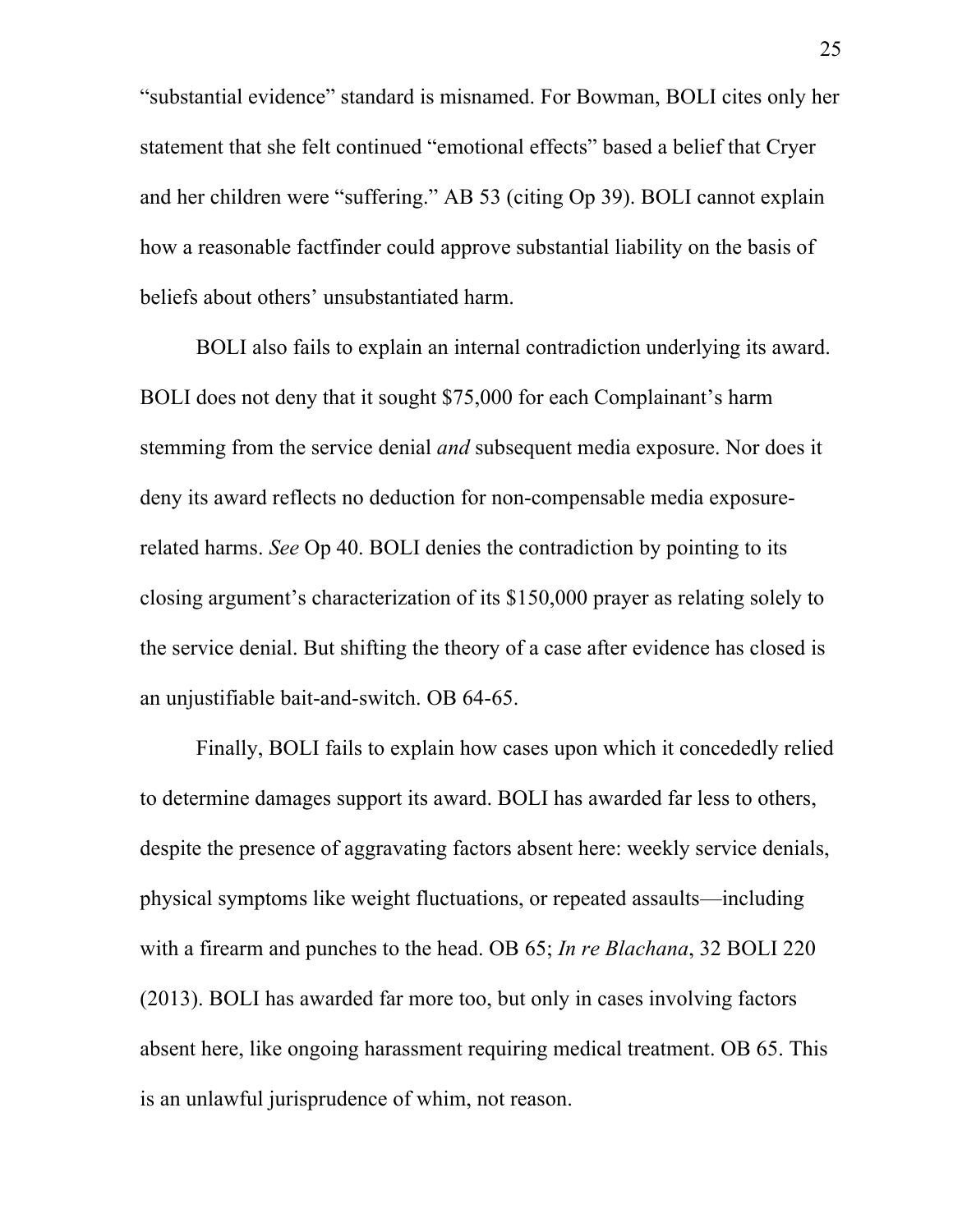### **FOURTH ASSIGNMENT OF ERROR: BOLI ERRED IN APPLYING ORS 659A.409**

Statements conveying a future intent to unlawfully discriminate violate ORS 659A.409. But BOLI is wrong that the Kleins ever made such a statement.

BOLI says its conclusion that the Kleins' statements conveyed an unlawful intent to discriminate is an uncontested factual determination, "binding" on the Court. AB 59-60. But the question presented is legal: does the law subject the Kleins to liability for statements about which there is no dispute as to content, context, or timing. In any event, the Kleins unambiguously assigned error to BOLI's future-intent determination, noting its lack of "substantial evidence" and "substantial reason." OB 4, 22-23, 66. Thus, even as a factual matter, BOLI's determination is "binding" only insofar as it could garner assent from reasonable persons. ORS 183.482(8)(c).

Through any prism, BOLI's conclusion is erroneous. OB 66-69. BOLI expands future intent beyond the breaking point, making every present-tense statement—even if recounting the past (e.g., "I said, 'we don't do that'")—a future-intent statement unless accompanied by a stockbroker's disclaimer ("past performance does not indicate future results"). That is not the law.

The Final Order's comparator cases reveal how far afield BOLI traveled to reach its result: a bar owner who told people "not to come back," Op 83 n.39, and one who hung a sign reading "NO . . . NI\*\*\*RS." *Id*. BOLI now abandons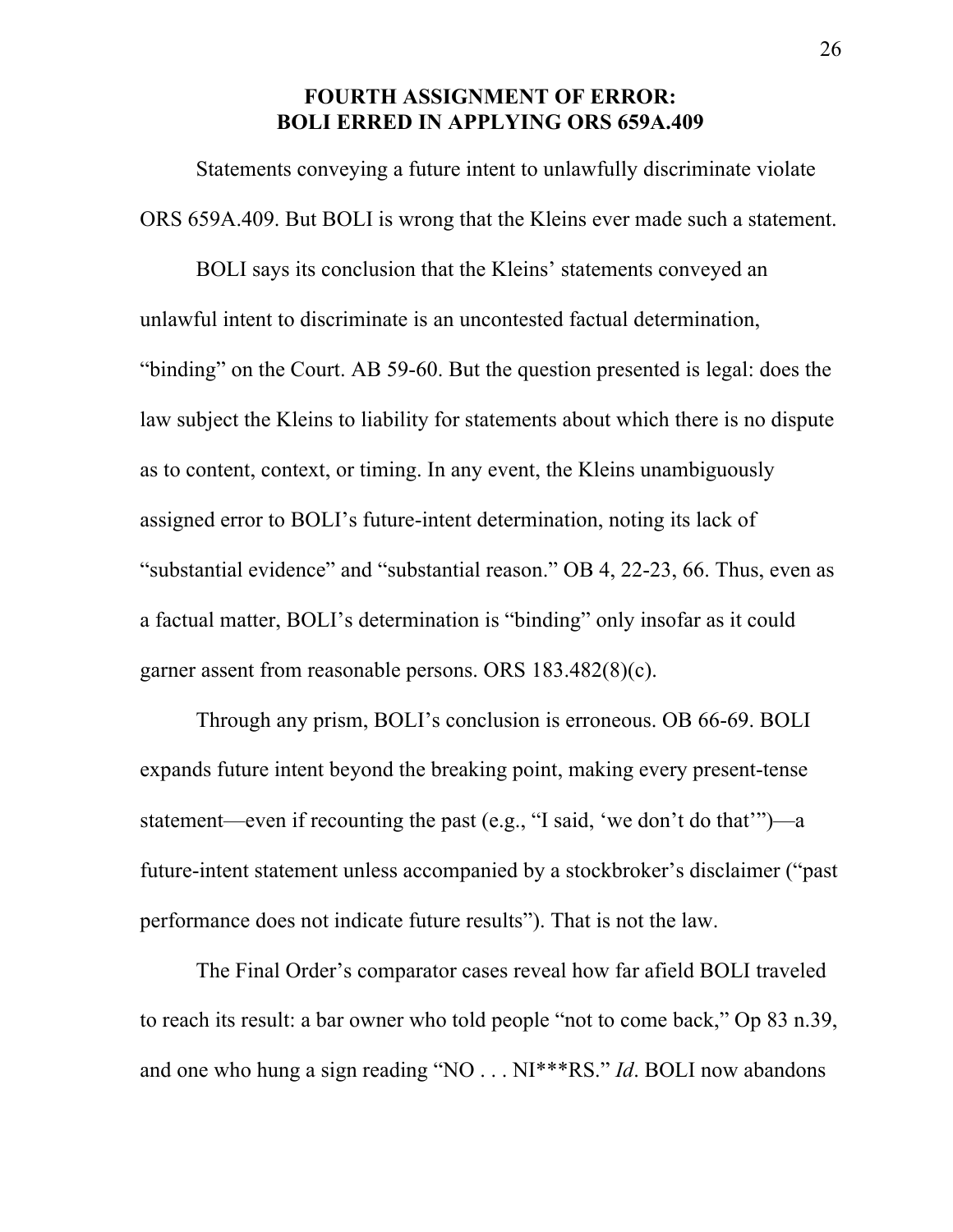these comparator cases (without identifying replacements), demonstrating it has slipped its tether and set sail into uncharted waters.

And there is good reason those waters are—and should remain uncharted: They are set off-limits by the state and federal constitutions.

The Kleins do not dispute BOLI's only constitutional argument—that the First Amendment does not prevent enjoining people from threatening unlawful discrimination. *See FAIR*, 547 US at 62. But that is beside the point. The First Amendment does not reach such statements because they are "incidental" to legitimate conduct regulations, *id.*, akin to offers to engage in unlawful conduct, *cf. United States v Williams*, 553 US 285, 297-99 (2008).

Currently, the Kleins are enjoined from simply vowing to "stand strong," against charges of illegal conduct. Op 24. Yet the Kleins have merely spoken on matters of public concern—facts about high-profile litigation, interpretations of the law, and vows of vindication. Enjoining such statements, which are not akin to offers of illegal conduct, does not give force to legitimate conduct regulation. The constitutions protect the Kleins' right to make the statements BOLI has enjoined "without previous restraint or fear of subsequent punishment," *Thornhill v Alabama*, 310 US 88, 101-02 (1940), that is, without fear of contempt orders potentially immune from collateral attack. *Walker v City of Birmingham*, 388 US 307, 320-21 (1967).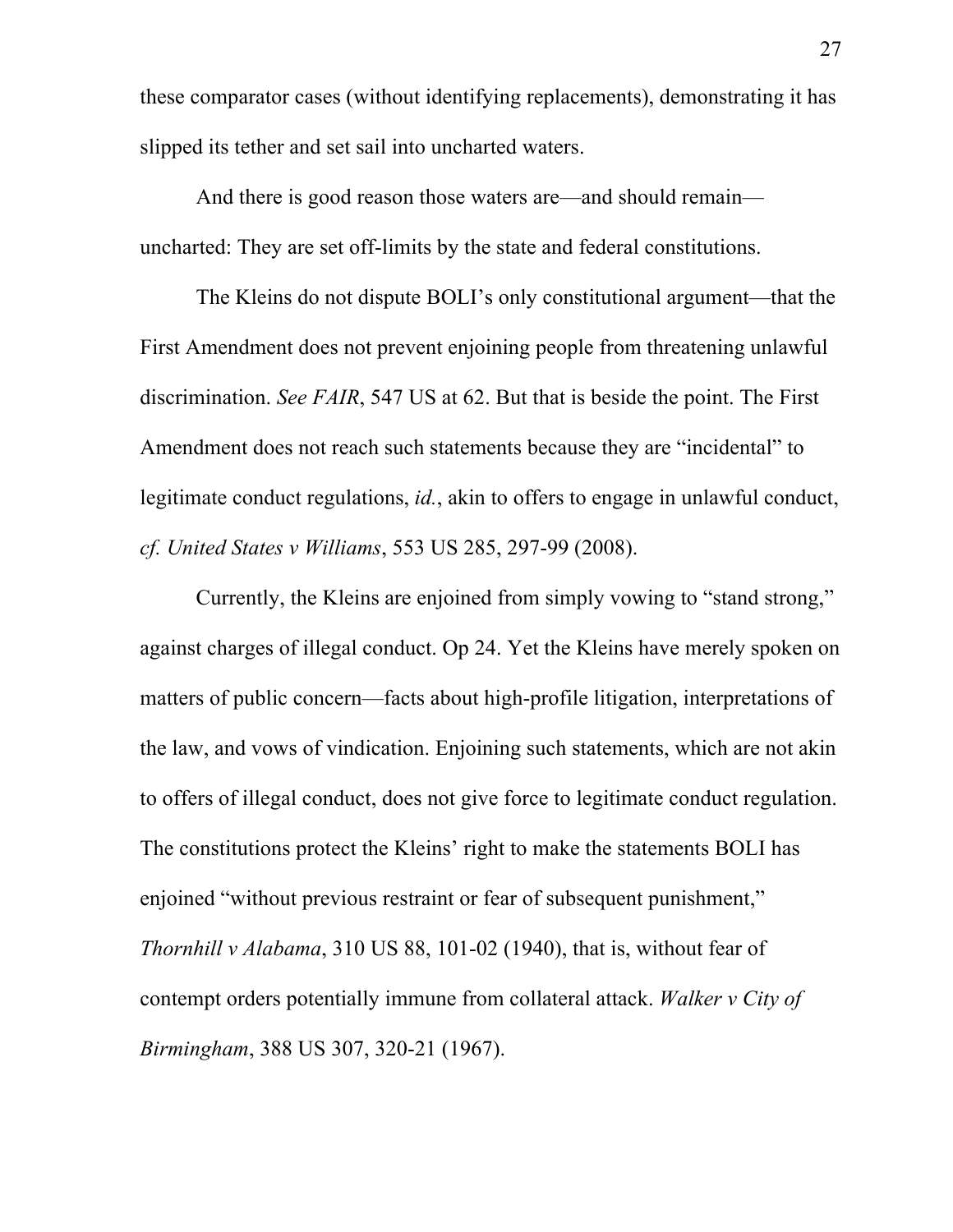BOLI ultimately cannot dispute that its injunction restricts far more

speech than necessary to "remedy" any possible ORS 659A.409 violation. The

injunction thus unconstitutionally chills protected speech. OB 69.

#### **CONCLUSION**

#### BOLI's Final Order must be vacated.

DATED this 8th day of September, 2016.

/S/ TYLER SMITH TYLER SMITH OSB No. 075287 ANNA HARMON OSB No. 122696 TYLER SMITH & ASSOCIATES 181 N. Grant St. Suite 212 Canby, OR 97013 Telephone: 503.266.5590 Email: Tyler@ruralbusinessattorneys.com

*Attorneys for Petitioners*

HERBERT G. GREY OSB No. 810250 4800 SW Griffith Dr., Suite 320 Beaverton, OR 97005 Telephone: 503.641.4908 Email: Herb@greylaw.org

*Attorney for Petitioners*

C. BOYDEN GRAY\* DEREK S. LYONS\* ADAM R.F. GUSTAFSON\* BOYDEN GRAY & ASSOCIATES 801 17th Street, NW Suite 350 Washington, DC 20006 Telephone: 202.955.0620 Email: Derek@boydengrayassociates.com

#### *Attorneys for Petitioners*

MATTHEW J. KACSMARYK\* KENNETH A. KLUKOWSKI\* CLEVE W. DOTY\* FIRST LIBERTY INSTITUTE 2001 West Plano Pkwy, Suite 1600 Plano, TX 75075 Telephone: 972.941.4444 Email: Cdoty@firstliberty.org

*Attorneys for Petitioners*

\*Admitted pro hac vice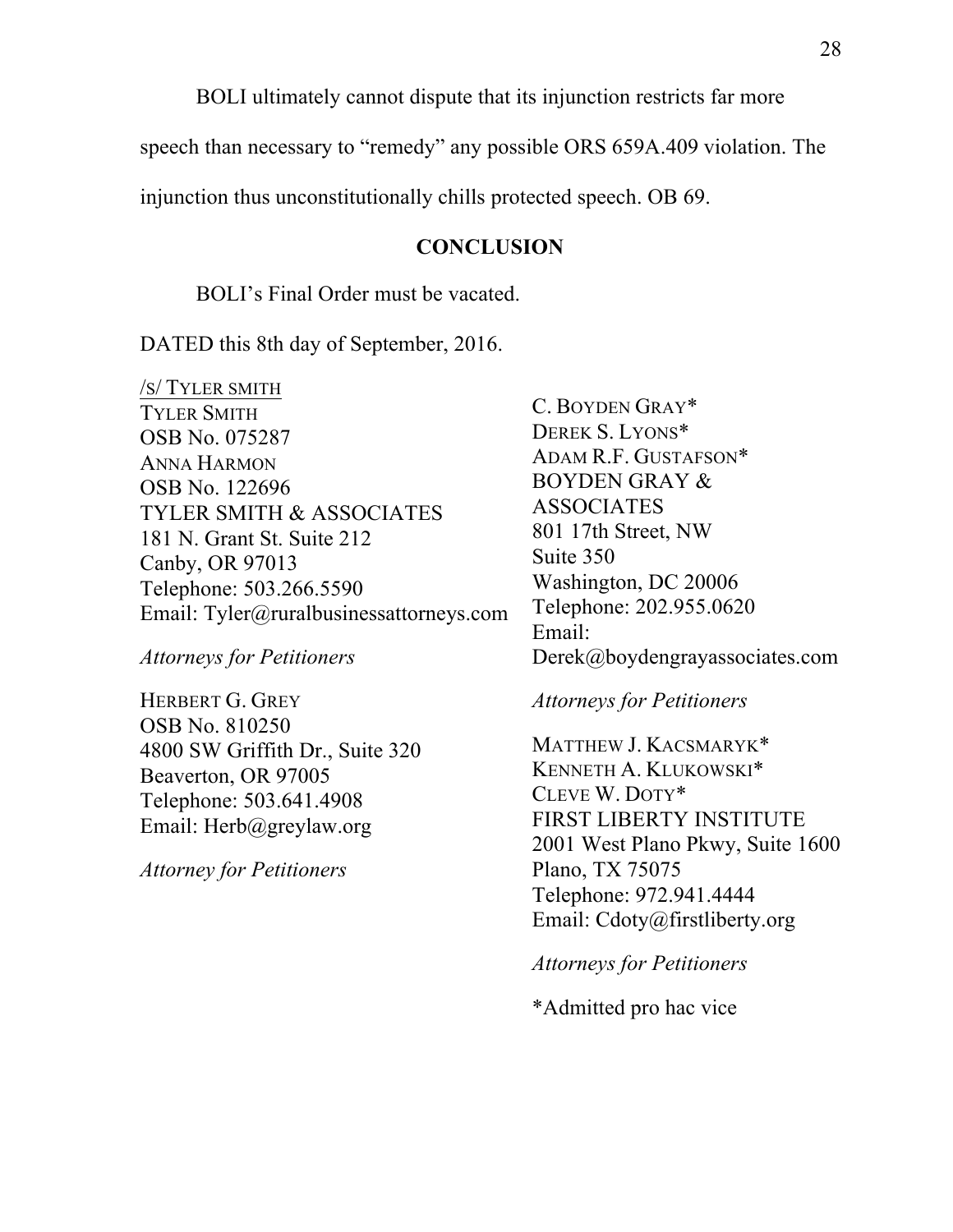### **CERTIFICATE OF COMPLIANCE**

On September 1, 2016, the Court issued an Order Granting Extended

Brief. The Court's Order extended the word limit for Petitioners' reply brief to

6,000 words. I hereby certify that this brief complies with the Court's

September 1, 2016 Order. The word count of this brief as described in ORAP

5.05(2)(a) is 5,969 words.

DATED this 8th day of September, 2016.

/S/ TYLER SMITH TYLER SMITH OSB No. 075287 ANNA HARMON OSB No. 122696 TYLER SMITH & ASSOCIATES 181 N. Grant St. Suite 212 Canby, OR 97013 Telephone: 503.266.5590 Email: Tyler@ruralbusinessattorneys.com

*Attorneys for Petitioners*

HERBERT G. GREY OSB No. 810250 4800 SW Griffith Dr., Suite 320 Beaverton, OR 97005 Telephone: 503.641.4908 Email: Herb@greylaw.org

*Attorney for Petitioners*

C. BOYDEN GRAY\* DEREK S. LYONS\* ADAM R.F. GUSTAFSON\* BOYDEN GRAY & ASSOCIATES 801 17th Street, NW Suite 350 Washington, DC 20006 Telephone: 202.955.0620 Email: Derek@boydengrayassociates.com

#### *Attorneys for Petitioners*

MATTHEW J. KACSMARYK\* KENNETH A. KLUKOWSKI\* CLEVE W. DOTY\* FIRST LIBERTY INSTITUTE 2001 West Plano Pkwy, Suite 1600 Plano, TX 75075 Telephone: 972.941.4444 Email: Cdoty@firstliberty.org

*Attorneys for Petitioners* \*Admitted pro hac vice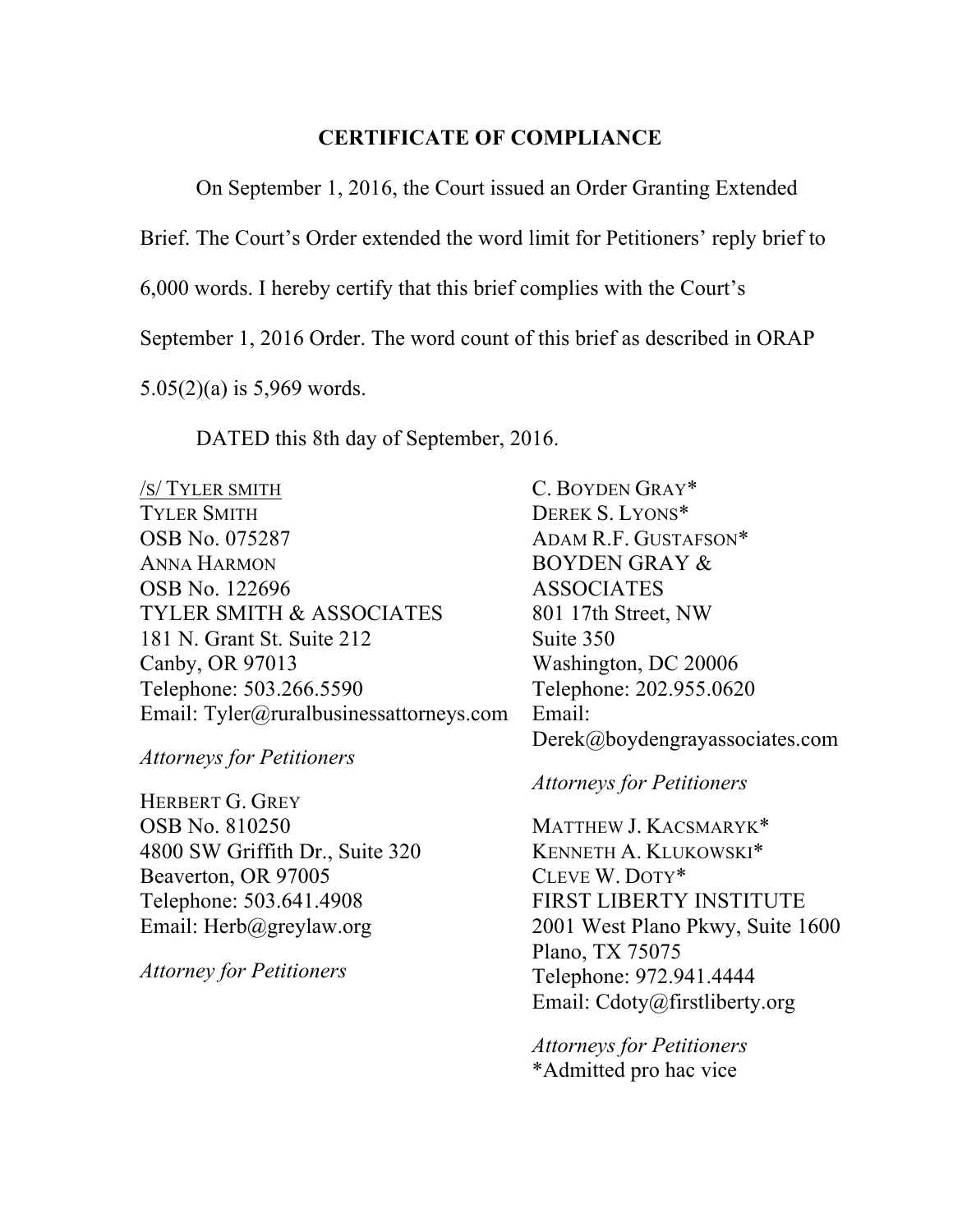# **CERTIFICATE OF FILING AND SERVICE**

I certify that on September 8, 2016, I directed Petitioners' REPLY

BRIEF to be electronically filed with the Appellate Court Administrator,

Appellate Records Section.

I further certify that on September 8, 2016, I directed a true copy of the Petitioners' REPLY BRIEF to be served on the following parties at the addresses set forth below:

Leigh A. Salmon Carson Whitehead 1162 Court Street NE Salem, Oregon 97301-4096

*Attorneys for Respondent*

Service was made by eFiling.

DATED this 8th day of September, 2016.